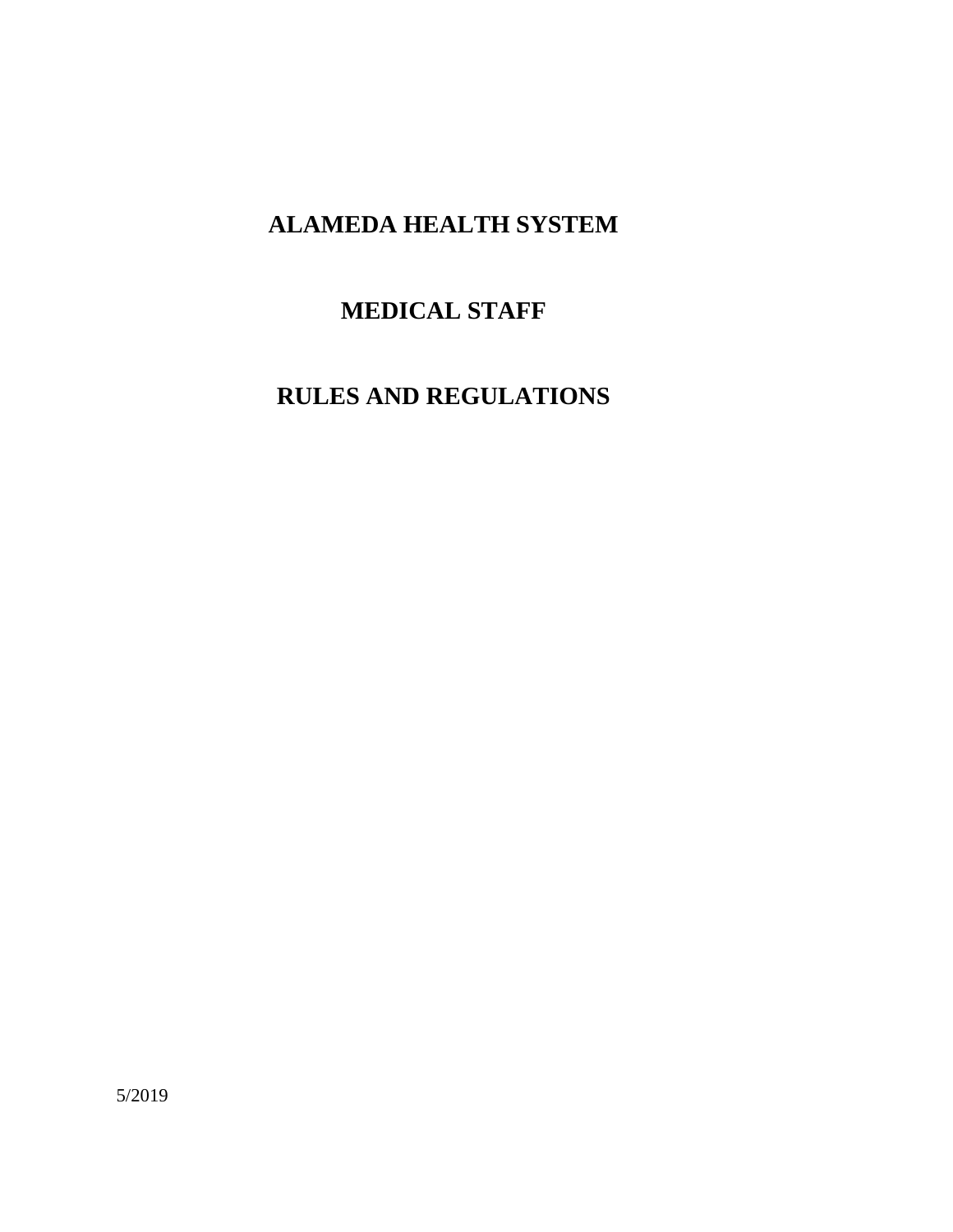# **ALAMEDA HEALTH SYSTEM**

# **MEDICAL STAFF**

# **RULES AND REGULATIONS**

# **TABLE OF CONTENTS**

| <b>ARTICLE 1</b>  |                                                      | 3 |
|-------------------|------------------------------------------------------|---|
| <b>ARTICLE 2</b>  |                                                      | 3 |
| <b>ARTICLE 3</b>  |                                                      |   |
| <b>ARTICLE 4</b>  |                                                      |   |
| <b>ARTICLE 5</b>  |                                                      | 6 |
| <b>ARTICLE 6</b>  |                                                      |   |
| <b>ARTICLE 7</b>  |                                                      |   |
| <b>ARTICLE 8</b>  |                                                      |   |
| <b>ARTICLE 9</b>  |                                                      |   |
| <b>ARTICLE 10</b> |                                                      |   |
| <b>ARTICLE 11</b> |                                                      |   |
| <b>ARTICLE 12</b> |                                                      |   |
| <b>ARTICLE 13</b> | REQUIREMENTS FOR PROFESSIONAL LIABILITY INSURANCE 17 |   |
| <b>ARTICLE 14</b> |                                                      |   |
| <b>ARTICLE 15</b> |                                                      |   |
| <b>ARTICLE 16</b> |                                                      |   |
| <b>ARTICLE 17</b> |                                                      |   |
| <b>ARTICLE 18</b> |                                                      |   |
| <b>ARTICLE 19</b> |                                                      |   |
| <b>ARTICLE 20</b> |                                                      |   |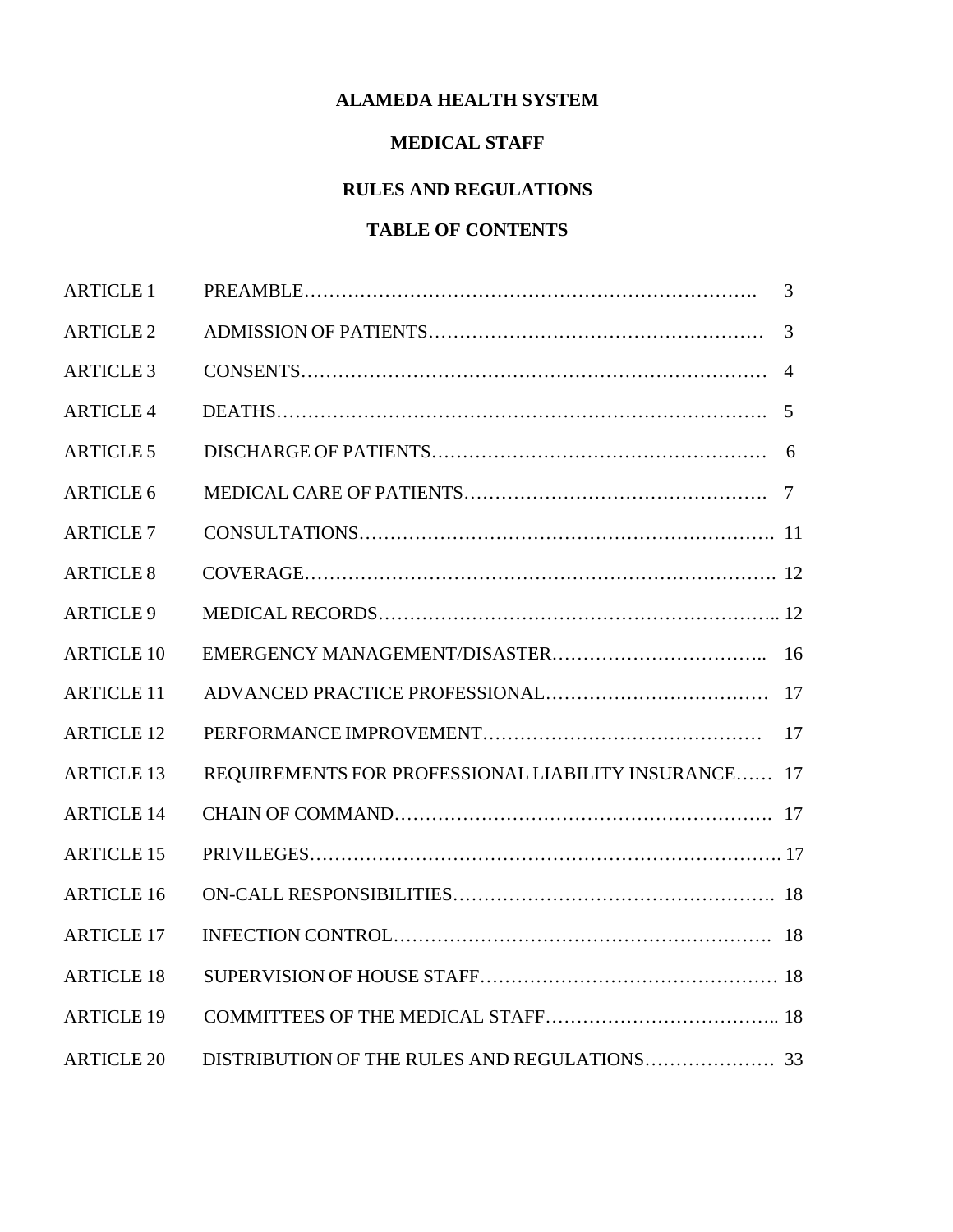## **ARTICLE 1 - PREAMBLE**

All terms used in these Rules and Regulations shall have the same meaning as used in the Medical Staff Bylaws, unless otherwise herein defined.

### **ARTICLE II - ADMISSION OF PATIENTS**

#### **2.1 General**

Each patient shall be under the general care and supervision of a member of the Medical Staff, and, if applicable, a member of the House Staff, and shall be admitted to the department or division which has expertise in the treatment of the disease which necessitated admission. Supervision of House Staff is governed by Article XVIII of these Rules and Regulations and current **Medical Staff Policy and Procedure: House staff Supervision**.

#### **2.2 Provisional Diagnosis**

The admitting physician shall provide a provisional diagnosis prior to admission to the Medical Center.

#### **2.3 Clinics**

All clinics shall be staffed by an assigned medical staff member who shall serve as the attending physician and be physically present at all times the clinic is in operation.

#### **2.4 Discrimination**

No patient shall be denied admission to the Health System on the basis of race, color, creed, national origin, sex, sexual orientation, disability, or ability to pay.

#### **2.5 Infection Control**

In case of communicable diseases or suspected communicable disease, appropriate isolation and infection control procedures must be followed, and the Infection Control Coordinator must be notified.

#### **2.6 Psychiatric Admissions**

Any patient known or suspected to be suicidal shall be offered a psychiatric consultation by a member of the Psychiatry staff. In any case where consultation is not obtained, the reason, such as patient refusal, must be documented in the patient's medical record. Patients suspected to be suicidal in intent, who meet the criteria for involuntary detention and psychiatric evaluation as authorized in Section 5150 of the Welfare and Institutions Code, shall be placed on a 5150 hold by a provider duly authorized to order such holds.

#### **2.7 Emergency Admissions**

Any member of the Medical Staff with appropriate clinical privileges may admit a patient with an emergency or urgent condition if the physician has determined such admission is indicated.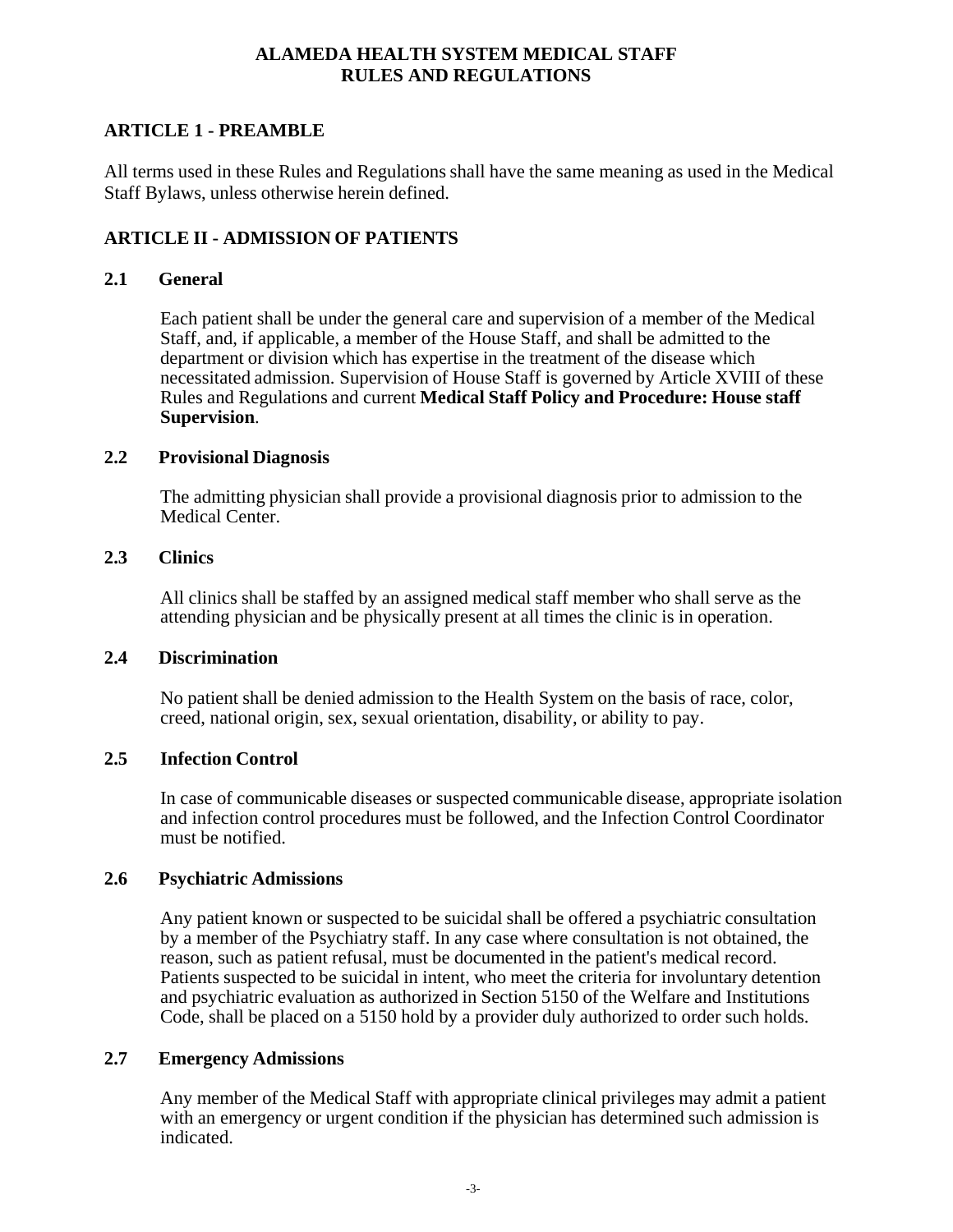#### **ARTICLE 3- CONSENTS**

#### **3.1 Conditions of Admission**

Unless an emergency exists Consent for Treatment/Conditions of Admission Form signed by the patient or the patient's surrogate decision-maker shall be obtained at the time of admission by appropriate Health System personnel. When due to unusual circumstances it is not obtained at such time, it should be obtained as soon as possible after admission.

### **3.2 Informed Consent Defined**

Informed consent is a process whereby the patient, or his or her surrogate decisionmaker, is given information which will enable him or her to reach a meaningful, informed decision regarding whether to give consent for the complex treatment or procedure which is proposed.

**3.2-1** The information provided should include a description of:

- a. the nature of the recommended treatment;
- b. its expected benefits or effects;
- c. the associated risks and possible complications;
- d. any alternative procedures and their expected benefits or effects and associated risks and possible complications;
- e. any independent economic interests a physician may have which may influence his or her treatment recommendations; and
- f. risks of not performing the procedure.

## **3.3 Who May Give Informed Consent**

Consistent with any limitations or exceptions provided by law, before any patient undergoes surgery or any complex diagnostic or therapeutic procedure, the responsible practitioner including House Staff members, shall obtain the patient's (or if the patient does not have decision-making capacity, the patient's surrogate decision-maker), informed consent to the surgery or procedure.

Discussion of the procedure shall be in lay terms, such that the patient is able to fully comprehend. The Health System shall make all reasonable efforts to provide interpreter services to its non-English speaking, limited English speaking, and deaf patients for informed consent discussions. Whenever the circumstances warrant less than a full informed consent, the practitioner shall fully document those circumstances in the progress notes.

## **3.4 Physician Documentation of Informed Consent**

- **3.4-1** The physician or house staff member involved in securing informed consent shall document in the progress notes of the patient's medical record, their discussions regarding the proposed procedure and whether they secured informed consent.
- **3.4-2** The documentation related to an emergency situation shall be entered in a progress note by the physician or house staff member and must describe:
	- a. the nature of the emergency;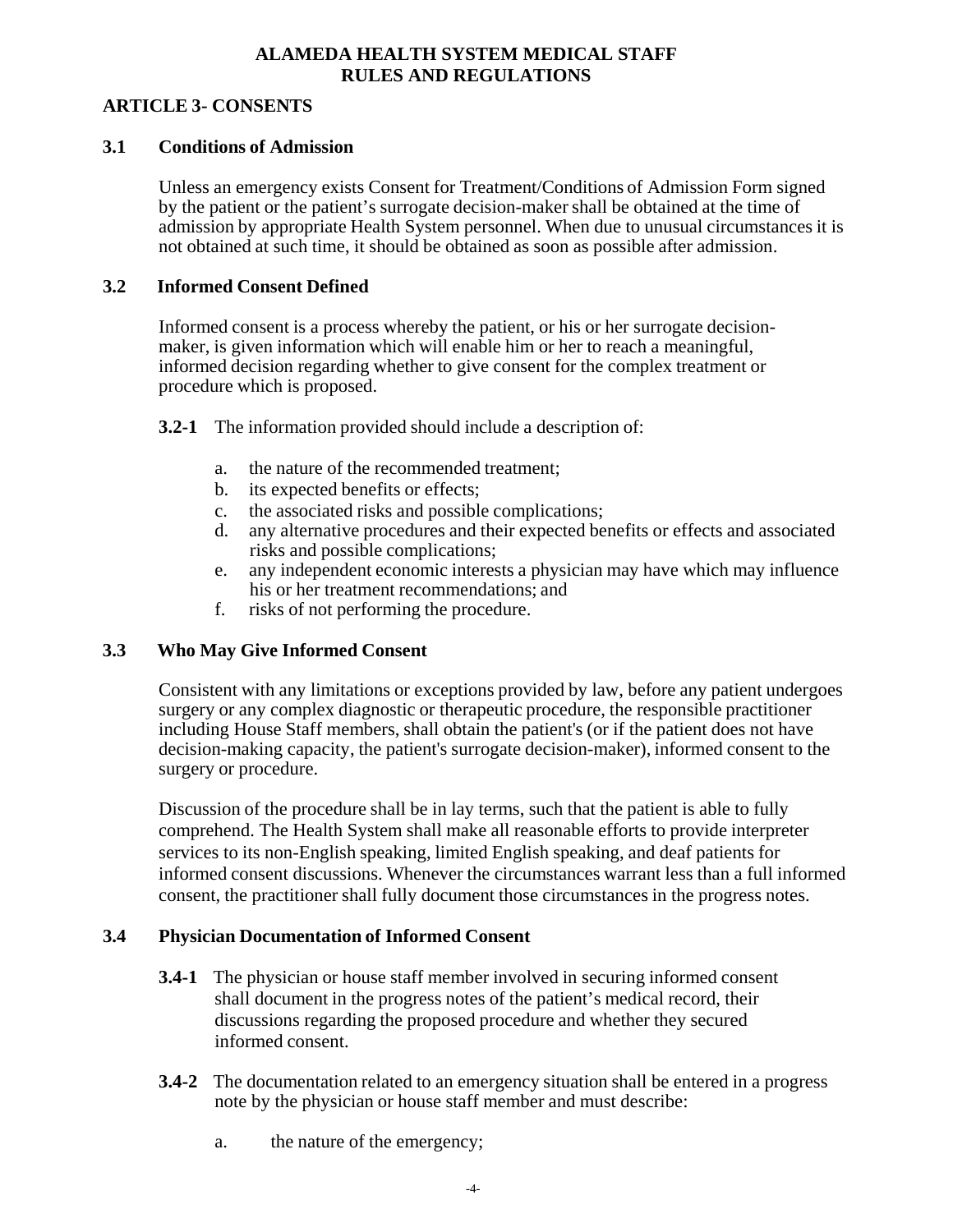- b. the reasons consent could not be secured from the patient or a surrogate decision- maker; and
- c. the necessity of treatment, including the probable result if treatment would have been delayed or not provided.

## **3.5 Particular Legal Requirements**

Special consents must be obtained as required by law. Special consents shall be obtained where required for at least the following: blood transfusions; elective sterilization procedures; hysterectomies; use of investigational drugs or devices; participation in human experimentation; reuse of hemodialysis filters. Special consents for SNF patients must also be obtained, as required by law, for use of psychotropic medications, physical restraints and the prolonged use of a device that may lead to the inability to regain use of a normal bodily function. Special consent must be secured by a physician in the manner specified in the law applicable to these particular procedures. When appropriate, Health System personnel shall verify that appropriate special consent has been obtained. The laws related to special consents are described in the CHA Consent Manual.

- **3.5-1** The attending physician, or designee, is responsible for seeing that consent for the special procedure is secured in the manner required by law, and that required forms, waiting periods, and certifications have been completed.
- **3.5-2** Verification of Authorization for and Consent to Surgery or Special Diagnostic or Therapeutic Procedures Consistent with any limitation or exceptions provided by law, appropriate Health System personnel shall secure the signature of the patient or the patient's surrogate decision-maker on the Verification of Authorization Form and Consent to Surgery or Special Diagnostic or Therapeutic Procedure Form, verifying that the patient's attending practitioner obtained the patient's or the patient's surrogate decision-maker's informed consent to surgery or complex diagnostic or therapeutic procedure.

## **ARTICLE 4 - DEATHS**

## **4.1 Pronouncement of Death**

A physician or house staff member shall pronounce the patient dead within a reasonable period of time. An authenticated entry of the pronouncement of death must be made in the patient's medical record prior to release of the patient's remains. Nurses may pronounce death only pursuant to the Nursing Policy, "Pronouncement of Death by a Registered Nurse".

## **4.2 Death Certificate**

A death certificate and copy shall be prepared by the Admissions department for completion by the pathologist after the autopsy. If no autopsy is to be performed, the death certificate is completed by the Admissions department, signed by the physician last in attendance, and sent, via the electronic death record system (EDRS), to the Vital Statistics Department.

#### **4.3 Autopsy**

The two major objectives of the autopsy are the establishment of final diagnoses, and when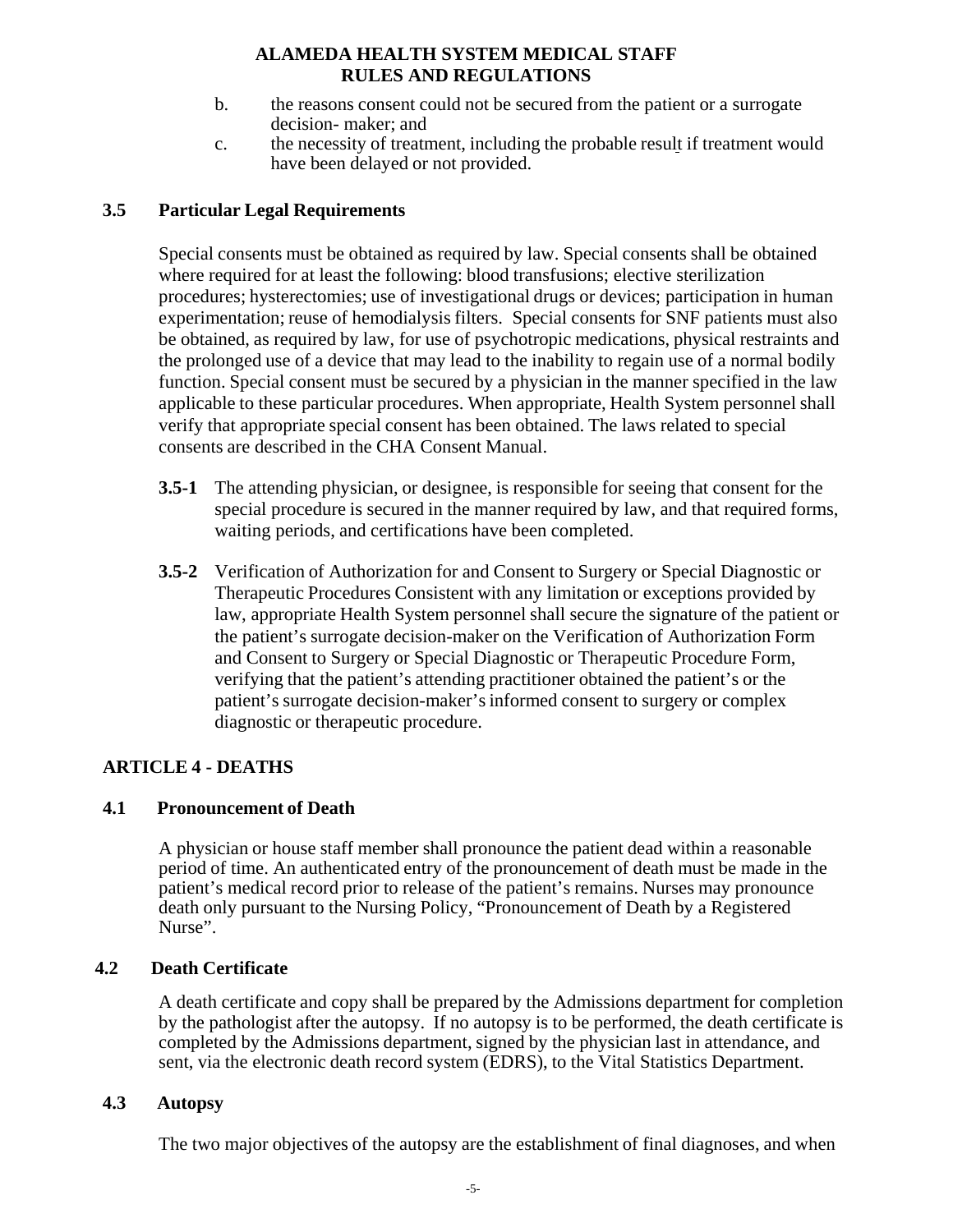possible, determination of cause of death. The autopsy is the "gold standard" for evaluating the accuracy of diagnosis and outcome of therapy.

- **4.3-1** The Attending physician must first consult with the designated staff pathologist to determine if the autopsy can answer the clinical question(s). The designated staff Pathologist shall determine if the autopsy request is justified and appropriate based on information received from the Attending Physician caring for the deceased. Justification may require additional confirmation or support from data obtained from the clinical record.
- **4.3-2** If the autopsy is deemed appropriate, the pronouncing physician shall obtain permission for performance of an autopsy in accordance with the Autopsy Policy and Procedure of the Health System. The persons who may consent to autopsies are identified by California law.
- **4.3-3** The patient's medical record, including all volumes and the completed Consent and Authorization for Autopsy Form, shall be forwarded to the Admissions department, as soon as possible, following final documentation and compilation by ward staff or as per policy.
- **4.3-4** Except in coroner's cases, all autopsies shall be performed by the Health System pathologist or his or her designee.
- **4.3-5** Data from the autopsy may be presented at a department conference and reviewed as part of the Performance Improvement activities.

# **ARTICLE 5 - DISCHARGE OF PATIENTS**

## **5.1 Discharges**

# **5.1-1** Discharge Planning

The Discharge Planning Policy (Hospital and Administrative Policy) shall be followed for each patient.

- a. Discharge planning begins upon admission and is on-going throughout the patient's stay.
- b. All disciplines are responsible for documenting any discharge instructions provided to the patient, family and/or caregivers.
- c. On discharge, patient's condition and status of current patient problems are assessed and documented in the medical record.

# **5.1-2 Leaving Against Medical Advice (AMA)**

- a. AMA is defined as an inpatient or outpatient who demands to leave or be discharged from the Health System before the completion of treatment or contrary to the advice of the patient's physician.
- b. If a patient indicates that he or she will leave the Health System without a discharge order from the attending physician or designee, the nursing staff shall contact the patient's attending physician or designee to arrange for the patient to discuss his or her plan with the attending physician or designee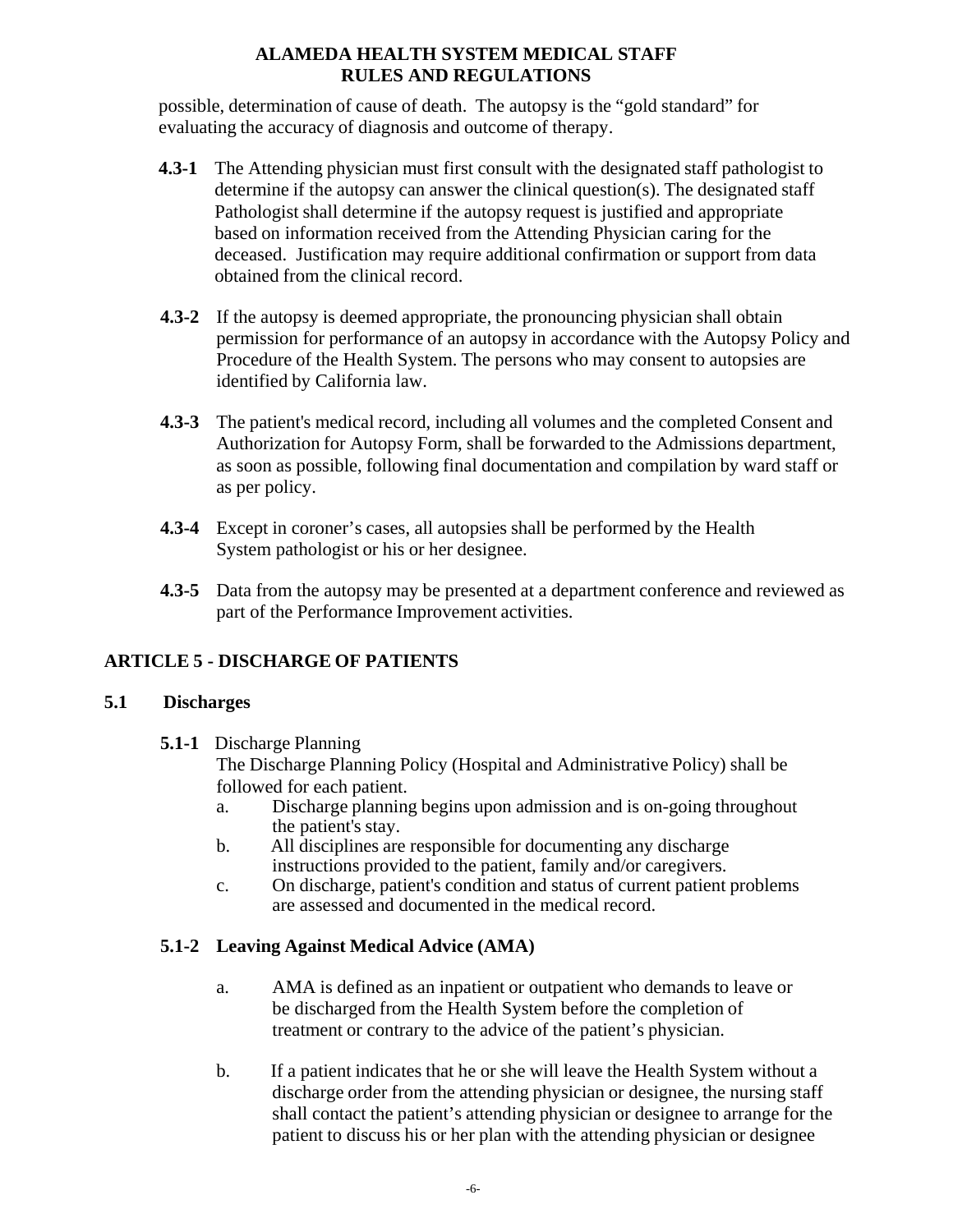before the patient leaves.

c. The attending physician or designee shall discuss with the patient the implications of leaving the Health System against medical advice including the risks involved and the benefits of remaining for treatment, as necessary to meet the standard of informed refusal of treatment. The patient who insists on leaving against medical advice shall be asked to sign the form titled "Leaving the Hospital Against Medical Advice" in the presence of at least one witness. If the patient cannot be located or refuses to sign the form, the nursing staff who witnessed the refusal, shall sign the form and document in the patient's medical record the facts surrounding the patient's departure.

## **5.1-3 Absent Without Leave** (**AWOL)/Elopement**

- a. A patient who leaves the Health System without notifying any healthcare worker prior to departure is considered AWOL.
- b. When it has been determined that a patient is AWOL, the immediate area shall be searched, and the patient shall be paged overhead. The attending physician or designee will be notified.
- c. Documentation of the circumstances, time and date of the incident shall document by the nurse in the medical record.

## d. **Elopement (Emergency Department)**

Any patient that has been seen by the Triage Registered Nurse, had a triage assessment initiated and/or been placed in a treatment area but left prior to completion of an evaluation by the Emergency Department provider is deemed to have eloped. The procedure for documentation is pursuant to the Emergency Department Policy and Procedure "Patient Elopement from the Emergency Department".

## **5.1-4 Reporting**

.

An Occurrence Report shall be completed when a patient has left against medical advice or is considered to have left AWOL or has eloped. An attempt will be made to notify the patient of known or suspected medical conditions that warrant further follow-up. The contact or attempted contact with the patient will be documented in the progress notes.

# **ARTICLE 6 - MEDICAL CARE OF PATIENTS**

## **6.1 Medication Orders**

Orders for drugs shall be written by a person lawfully authorized and credentialed to prescribe and shall conform with the United States Pharmacopeia or National Formulary, with the exception of drugs used in bona fide approved clinical investigations or newly approved medications that are not listed but have been approved by an appropriate Health System Committee. Exceptions shall be approved by the Medical Executive Committee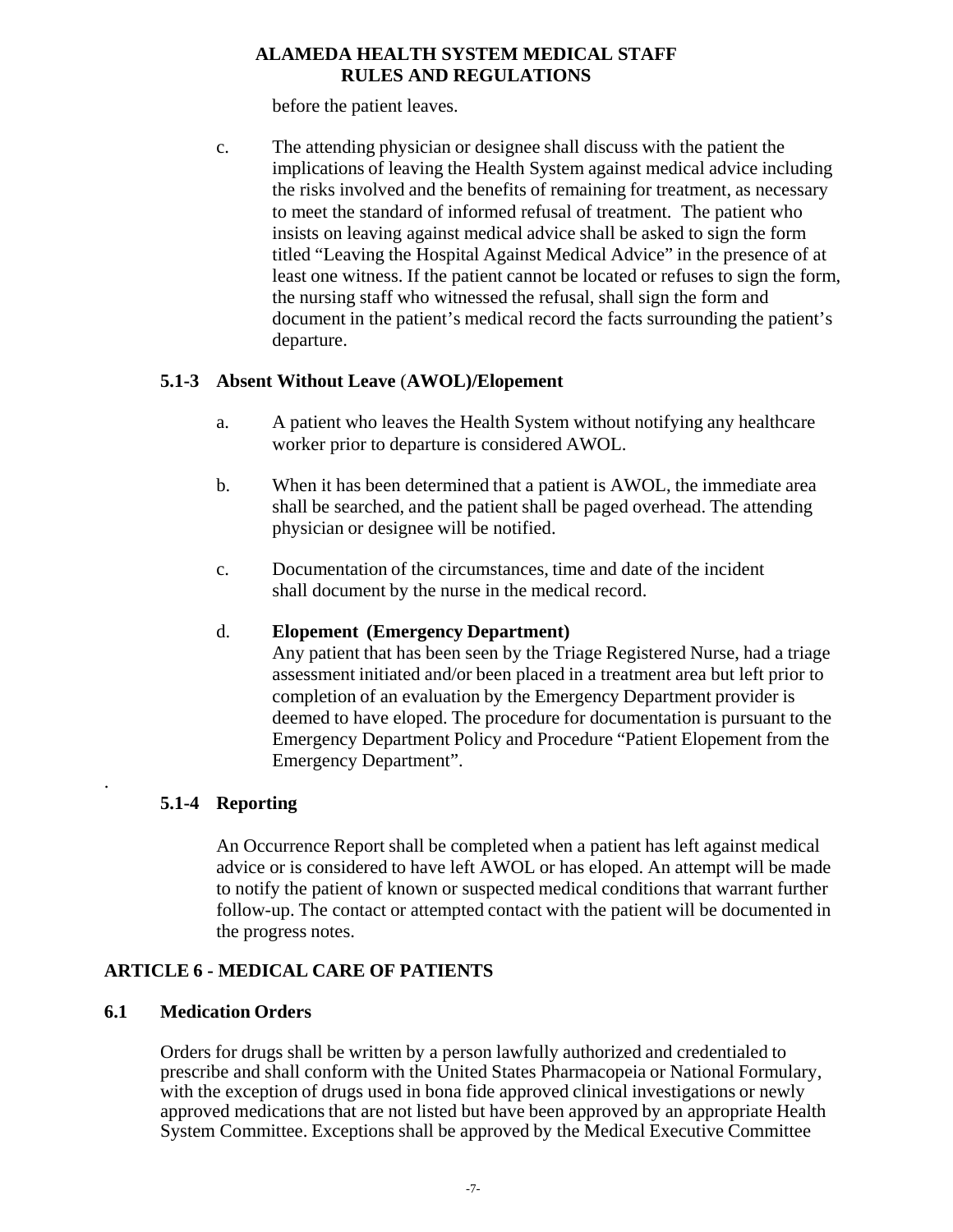in accordance with all current applicable regulations.

#### **6.2 Review of Drug Orders/Automatic Stop Orders**

- **6.2-1** Each physician is expected to review all medications for all patients regularly to ensure discontinuation of all orders that are no longer needed.
- **6.2-2** Automatic Stop Orders

For reasons of patient safety, certain categories of drugs will automatically be stopped at certain established times according to the Health System Automatic Stop Order Policy and Procedure.

- **6.2-3** The pharmacist shall notify the attending or ordering physician whenever an automatic stop order is to occur by placing a notice in the medical record at least 48 hours in advance of the pending Automatic Stop Order.
- **6.2-4** An automatic stop order does not apply when the prescriber specifies the number of doses or an exact and reasonable period of time.
- **6.2-5** Orders for drugs will automatically stop and any new or continuing drugs must be reordered when:
	- a. a patient goes to surgery; or
	- b. a patient's level of care is changed. For example, when the patient goes from:
		- outpatient setting to inpatient setting
		- ICU to medical surgical unit, medical surgical unit to ICU, labor and delivery to post-partum
		- acute medical surgical unit to acute rehabilitation or long-term care.

## **6.3 Drugs and Medications Brought from Home**

All drugs and medications brought to the Health System by patients will be sent home with the patient's family whenever possible. The Patient's Own Medications: Medications Brought into the Hospital by Patients Policy shall be followed.

## **6.4 Preprinted Orders**

Preprinted orders for any treatments may be used for a specific patient when authorized by a person licensed and credentialed to issue the specific orders. A copy of preprinted orders for a specific patient must be dated, promptly authenticated, and included in the patient's medical record.

These preprinted orders must:

- a. specify the circumstances under which the orders are to be carried out;
- b. specify the medical conditions to which the orders are intended to apply;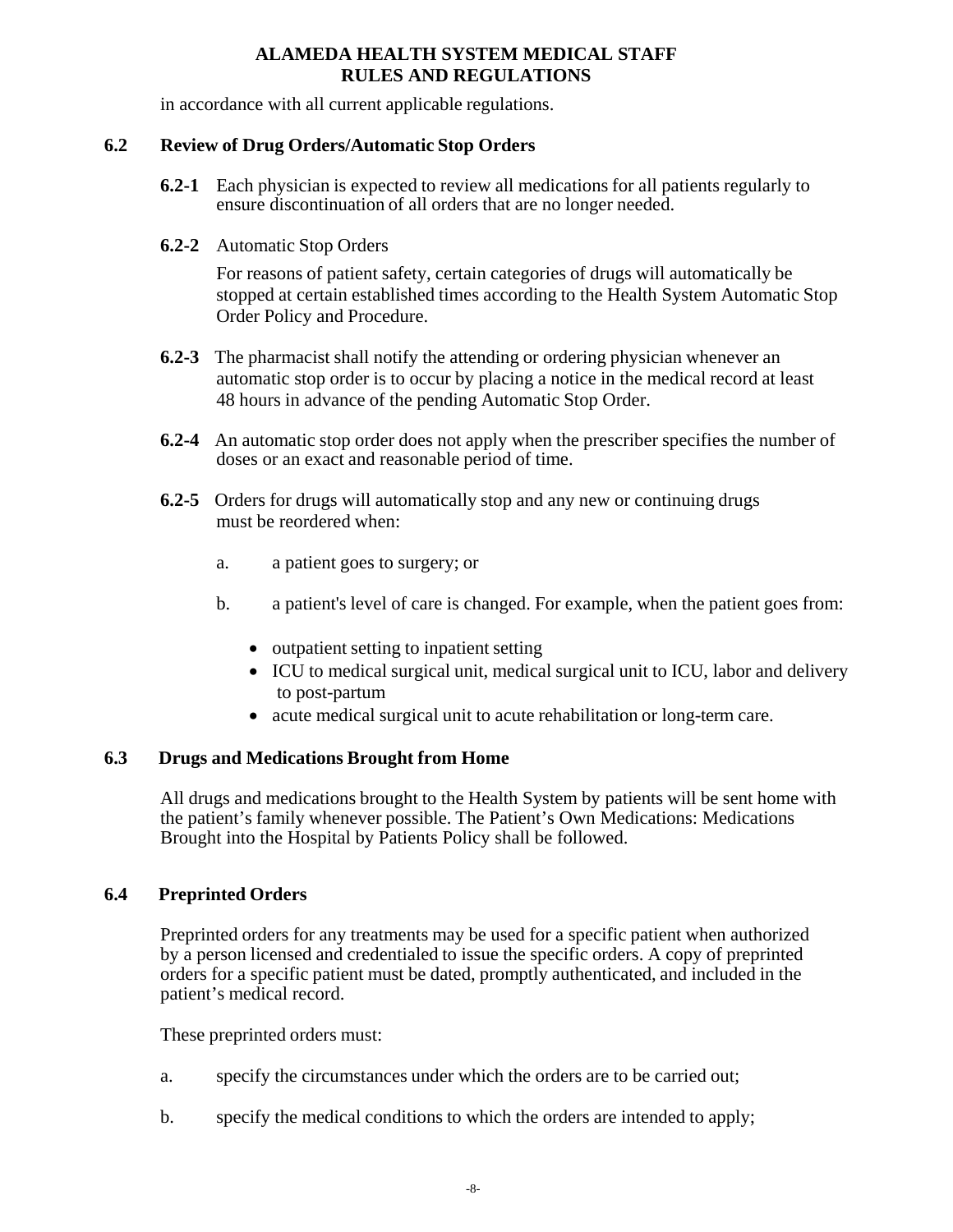- c. be specific as to the orders that are to be carried out, including all of the relevant information that usually is given in an order; and
- d. be initially approved and reviewed annually by the appropriate Medical Staff Committee.

## **6.5. Verbal/Telephone Orders**

- a. Orders dictated to a licensed person by a physician or house staff member are known as verbal orders. Verbal orders may be given only in an emergency situation or when the physician is physically unable to write the orders.
- b. Orders received via telephone by a licensed person from a physician or house staff member are known as telephone orders.
- c. Within the scope of their practice, Registered Nurses, Pharmacists, Clinical Dieticians, and Respiratory Therapists may accept verbal/telephone orders from a physician; house staff member, Physician Assistant and/or Nurse Practitioner.
- d. All verbal/telephone orders are repeated back to the practitioner who verifies correctness of information before the conversation is ended. Read back the frequency and/or instructions for use in the non-abbreviated format. Example: If an order is received for BID frequency, the receiver will read the order to the prescriber as "to be administered twice daily, or two times per day".
- e. Record the verbal/telephone order immediately in the patient's medical record or, for pharmacists, on a prescription form as appropriate.
- f. Indicate either telephone or verbal order in the written record.
- g. Verbal or telephone orders for medications must be countersigned by a physician within forty-eight (48) hours.

## **6.6 Surgical Procedures**

**6.6-1** A complete history and physical examination, in accordance with *Article IX, Section 9.4-1*, of these Rules and Regulations and with the Medical Staff "History & Physical" Policy & Procedure shall be in the medical record of every patient prior to surgery.

## **6.6-2 Assistants in Surgery**

- a. An operating surgeon shall have a qualified physician serving as an assistant at all major operations.
- b. Any member of the Department of Surgery holding appropriate surgical privileges shall be deemed to have "surgical assist" privileges. Members of other departments requesting surgical assisting privileges must provide evidence of current competence and appropriate professional liability insurance coverage. Requests for such privileges shall be reviewed and approved as provided in Article V of the Medical Staff Bylaws.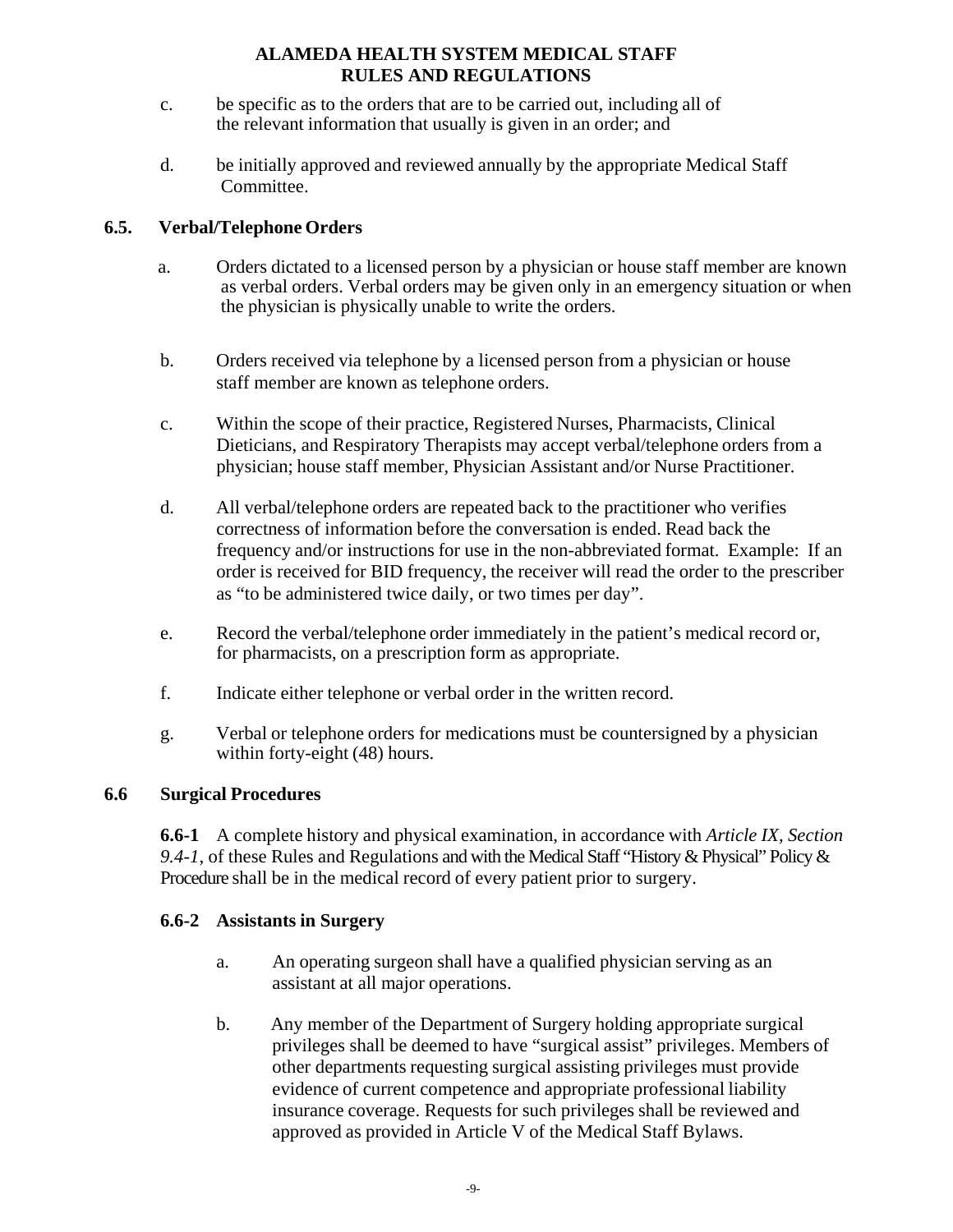c. Appropriately credentialed Allied Health Professionals may act as surgical assistants.

### **6.6-3 Ambulatory Surgery**

The Chief of Surgery shall review the policies and procedures for outpatient surgery, including identification of those procedures that are appropriate to be performed on an outpatient basis, and submit revisions to the Medical Executive Committee as needed.

#### **6.7 Restraint Policy Adherence**

All physicians, dentists, podiatrists, psychologists and APPs shall be responsible for adhering to the policies and procedures regarding the use of restraints as defined in the Alameda Health System Administrative Manual.

#### **6.8 Intravenous Sedation**

Any department or division member wishing to administer moderate or deep sedation in a setting outside of the operating room or post-anesthesia recovery, will adhere to the Alameda Health System policy as developed by the Department of Anesthesiology for the administration of such intravenous agents by a privileged practitioner. Medical Staff members who wish to administer intravenous sedation shall apply for and be granted privileges by their department.

#### **6.9 Do Not Resuscitate Orders**

- 6.9-1 All patients are to receive full cardiopulmonary resuscitation unless specific orders limiting treatment are written.
- 6.9-2 The "Do Not Resuscitate" (DNR) Order must be completed by the most senior resident on the team or the attending physician or designee responsible for the patient, along with a progress note documenting the rationale for the order. The order should be reconsidered with any change in clinical status.
- 6.9-3 The decision to limit cardiopulmonary resuscitation procedures does not necessarily limit other procedures. "Do Not Resuscitate" Orders are compatible with full intensive care unit care and palliative surgery. Resuscitative efforts for immediate surgical or anesthetic complications during palliative surgery should be discussed with the patient or surrogate decision-maker prior to surgery. The "Do Not Resuscitate Order" may be suspended during surgery by an order signed by the attending physician or designee.

## **6.10 Basic Life Support (BLS) and Other Certifications**

All Medical Staff members granted privileges shall be encouraged to undergo training in BLS on a biennial basis. The decision to require BLS, ACLS, ATLS, PALS, NPR, etc. certification shall be left to the prerogative of each Department. Certification may also be required for specific clinical privileges and will be monitored by the Medical Staff Services Department. The Chair of each Department that decides to require BLS or other certification shall be responsible for assuring certification is verified and documented.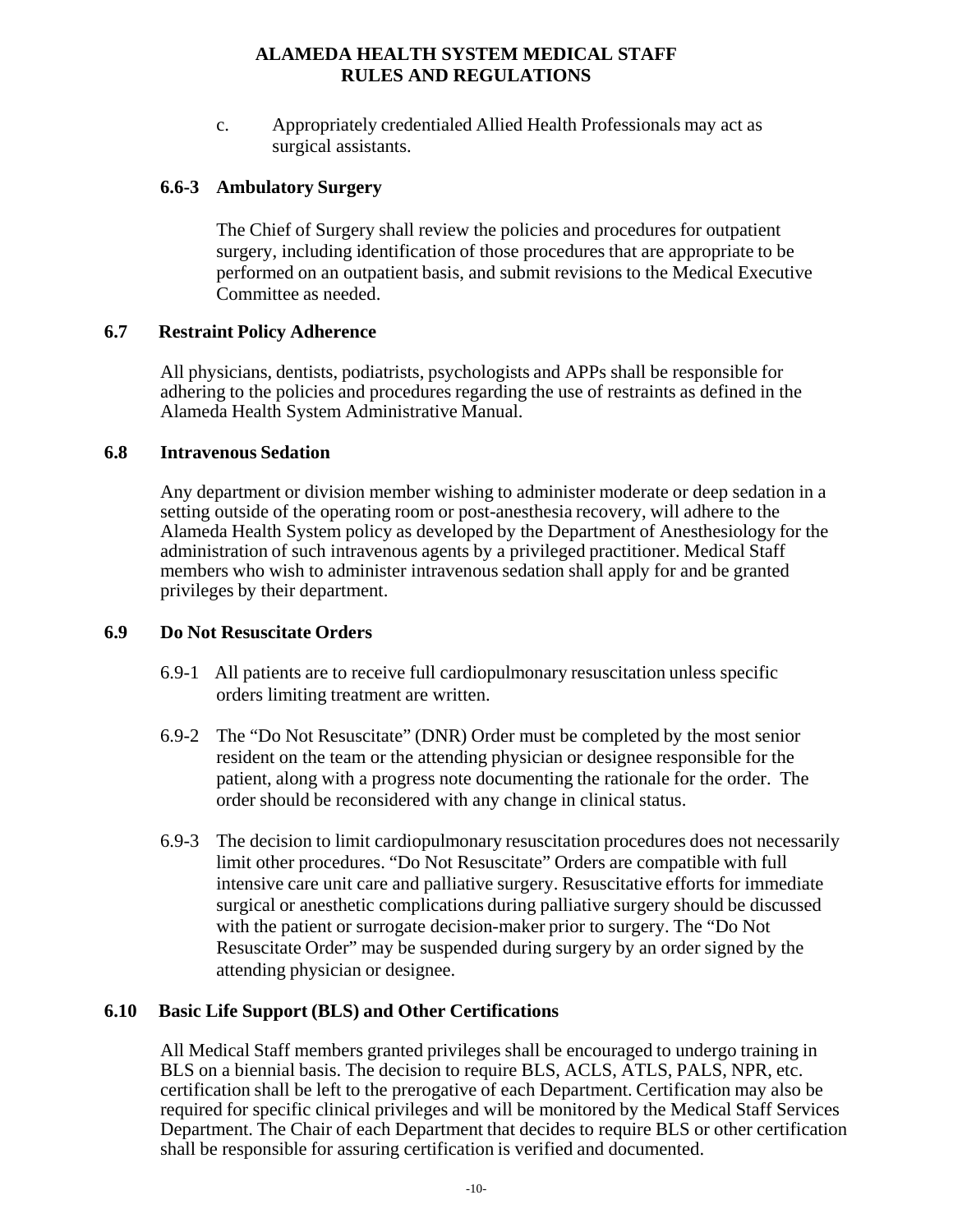## **ARTICLE 7 - CONSULTATIONS**

### **7.1 Consultation Requirements**

Any qualified practitioner with clinical privileges can be called for consultation within his/her area of expertise and within the limits of clinical privileges that have been granted.

### **7.1-1 Required Consultation**

- a. Except in an emergency, consultation with a member of the Medical Staff s encouraged for cases in which, according to the judgment of the attending physician or designee, the patient is not a good medical or surgical risk;
- b. the diagnosis is obscure;
- c. there is doubt as to the best therapeutic measures to be utilized;
- d. specific skills of other practitioners may be needed;
- e. the patient exhibits severe psychiatric symptoms and is not receiving psychiatric help; or
- f. there is doubt as to the capacity of the patient to give informed consent.
- g. The Department Chair may establish additional policies regarding consultation for the Department and may require consultation:
	- 1) when he/she deems it necessary, or
	- 2) when requested by the patient or the patient's surrogate decision maker.

## **7.1-2 Emergency Consultations**

The process for requesting an emergency consultation for those sites for which the clinical service has resident staff, will be in accordance with the applicable policy for that site and service. If the site and clinical service does not have a resident staff, the attending practitioner is primarily responsible for requesting consultation when indicated and any qualified practitioner who has been granted appropriate clinical privileges at this Hospital may be called upon to provide the consultation within his or her area of expertise.

## **7.1-3 Consultant's Report**

Consultation entries shall show evidence of a review of the patient's record by the consultant, pertinent findings on the examination of the patient, the consultant's opinion and recommendations. This report shall be made a part of the patient's record and shall comply with Article IX, Section 9.4-7 of these Rules and Regulations. A limited statement, such as "I concur" does not constitute an acceptable report of consultation. When operative procedures are involved, the consultation note shall, except in emergency situations so verified on the record, be recorded prior to the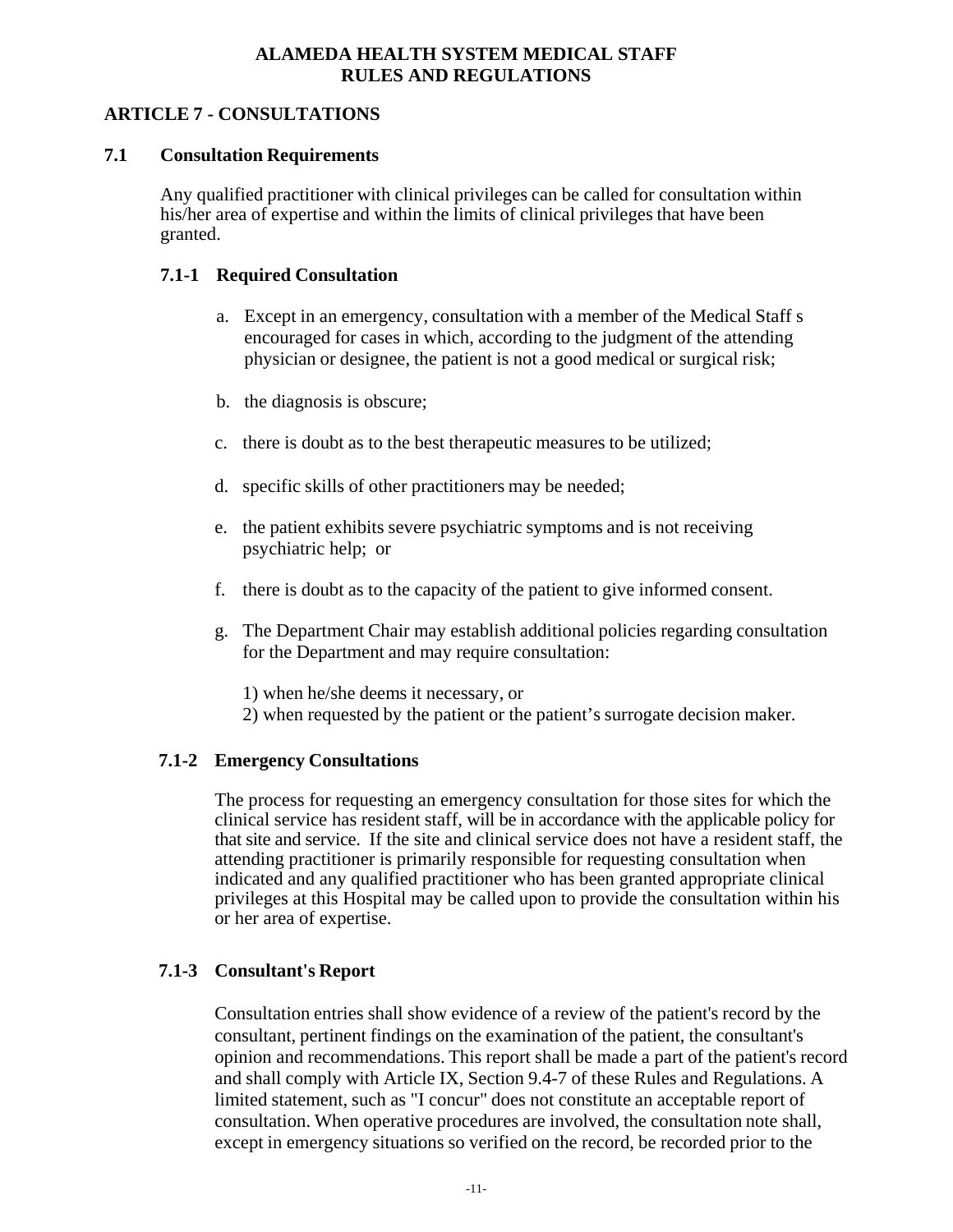operation or procedure. At the discretion of the requesting physician, consultation reports may be verbal or electronic. In the case of a verbal or electronic consultation report, the requesting physician shall document the occurrence, time, and recommendations received from the consultant.

## **ARTICLE 8 - COVERAGE**

Chairs of the Department and Division Chiefs shall be responsible to ensure that physician coverage is provided as required.

# **ARTICLE 9 - MEDICAL RECORDS**

## **9.1 Patient Medical Records**

Accurate Medical Records must be maintained for all patients who receive treatment at the Health System, including inpatients, outpatients and emergency patients. The Alameda Health System medical record is defined as a hybrid health record including either electronic or paper documents and manual and electronic processes.

### **9.2 Timely Completion of the Medical Record**

9.2-1 A medical record lacking any required elements or required authentication is considered incomplete.

Medical records which are incomplete for any reason fourteen (14) days after discharge are considered delinquent. If the physician fails to complete his or her medical records within fourteen (14) days of discharge, actions including possible suspension of admitting privileges will be initiated pursuant to the **Medical Record Delinquency and Medical Staff Suspension Policy and Procedure.**

## **9.3 Removal of the Medical Record**

Medical Records are the property of the Health System. Nothing may be removed from the medical record. Records are to be maintained at all times in the Medical Record Department or in the custody of a Health System employee, Medical Staff member, or APP member at the Health System who is providing patient care. Medical records may be removed by the Custodian of Records or designee from the Health System's jurisdiction and safekeeping only in accordance with Health System policies for storage, court order, subpoena, or statute.

## **9.4 Medical Record Content**

The Medical Record shall contain:

## **9.4-1 History and Physical Examination Report**

A comprehensive and complete general history and physical examination is required no more than 30 days prior to, or within 24 hours after, registration or inpatient admission, but prior to surgery or a procedure requiring anesthesia service on all Health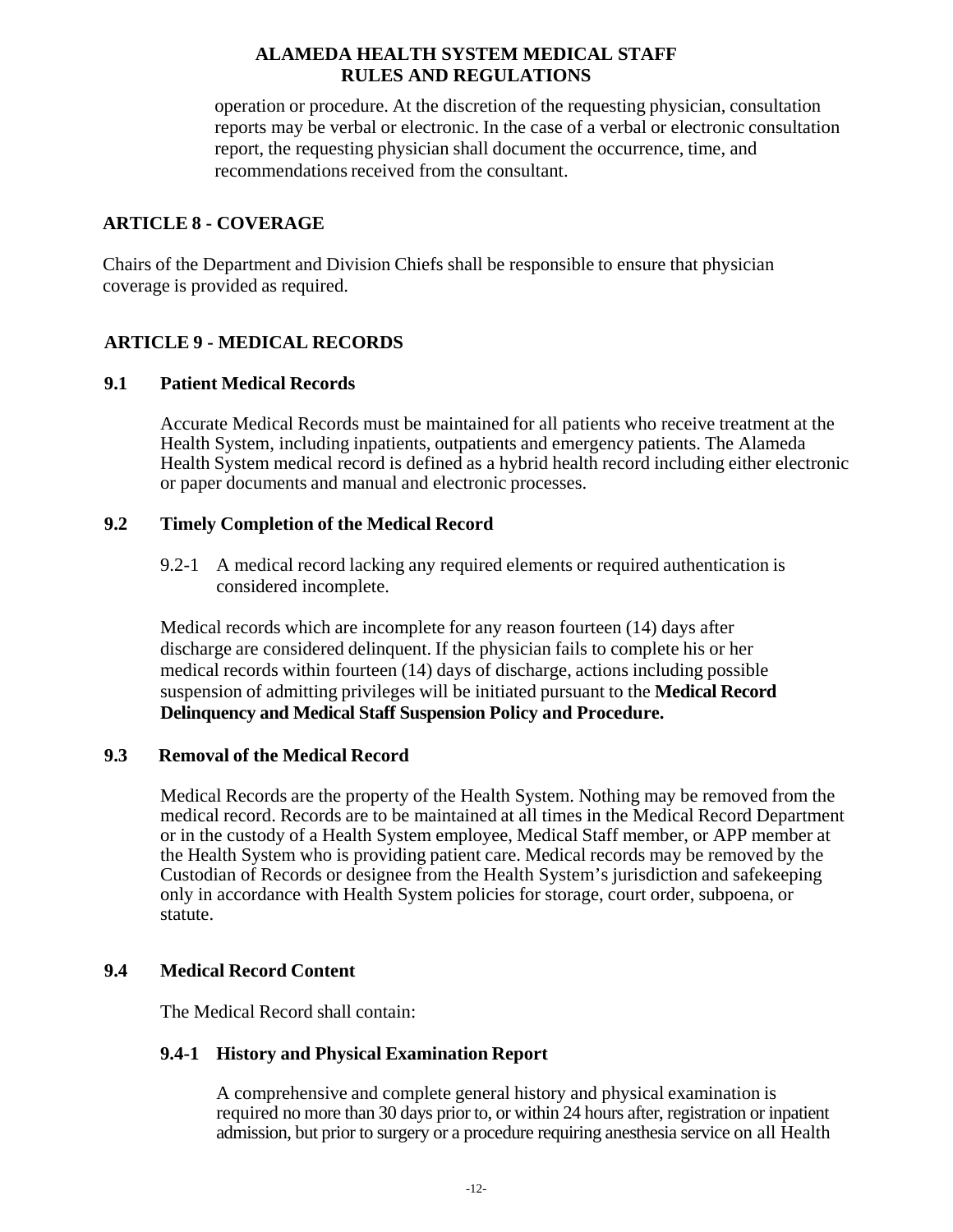System patients. The history and physical shall be dictated or legibly handwritten. The scope and content of the examination must be relevant to the patient's medical history and the clinical findings.

- a. The history and physical report shall be prepared by the patient's attending physician unless he or she delegates this responsibility to another physician or he or she is required by the Medical Staff Bylaws or Rules and Regulations to delegate or share this responsibility with another physician.
- b. A complete history and physical shall be recorded in the patient's medical record: within 72 hours following admission to the SNF. *(Title 22, 72303);* and/or
- c. within forty-eight (48) hours of admission to a sub-acute bed. (Title 22, 51215.5).

#### **9.4-2 Diagnosis**

An admitting diagnosis, any changes in diagnoses occurring during hospitalization, and a discharge diagnosis must be contained in the medical record.

### **9.4-4 Progress Notes**

Progress notes shall be entered:

- a. daily on the Highland and John George campuses or more often when warranted by the patient's condition;
- b. at least three (3) times per week in the Rehabilitation Unit or more often when warranted by the patient's condition;
- c. at least two (2) times a week for sub-acute beds in the neuro-respiratory unit or more often when warranted by the patient's condition; or
- d. every thirty (30) days in the Skilled Nursing facility unit or more often when warranted by the patient's condition.

## **9.4-5 Post-Operative Note**

a. A postoperative note must be entered into the medical record immediately after surgery and include pertinent information that is necessary for care by any provider who will be attending the patient. Immediately after surgery is defined as "upon completion of surgery, before the patient is transferred to the next level of care", i.e. the Post Anesthesia Unit (PAR).

The postoperative note must include at least the following elements:

- 1) Primary surgeon and assistant(s);
- 2) Pre- and postoperative diagnosis(s).
- 3) Name of specific surgical procedure(s) performed.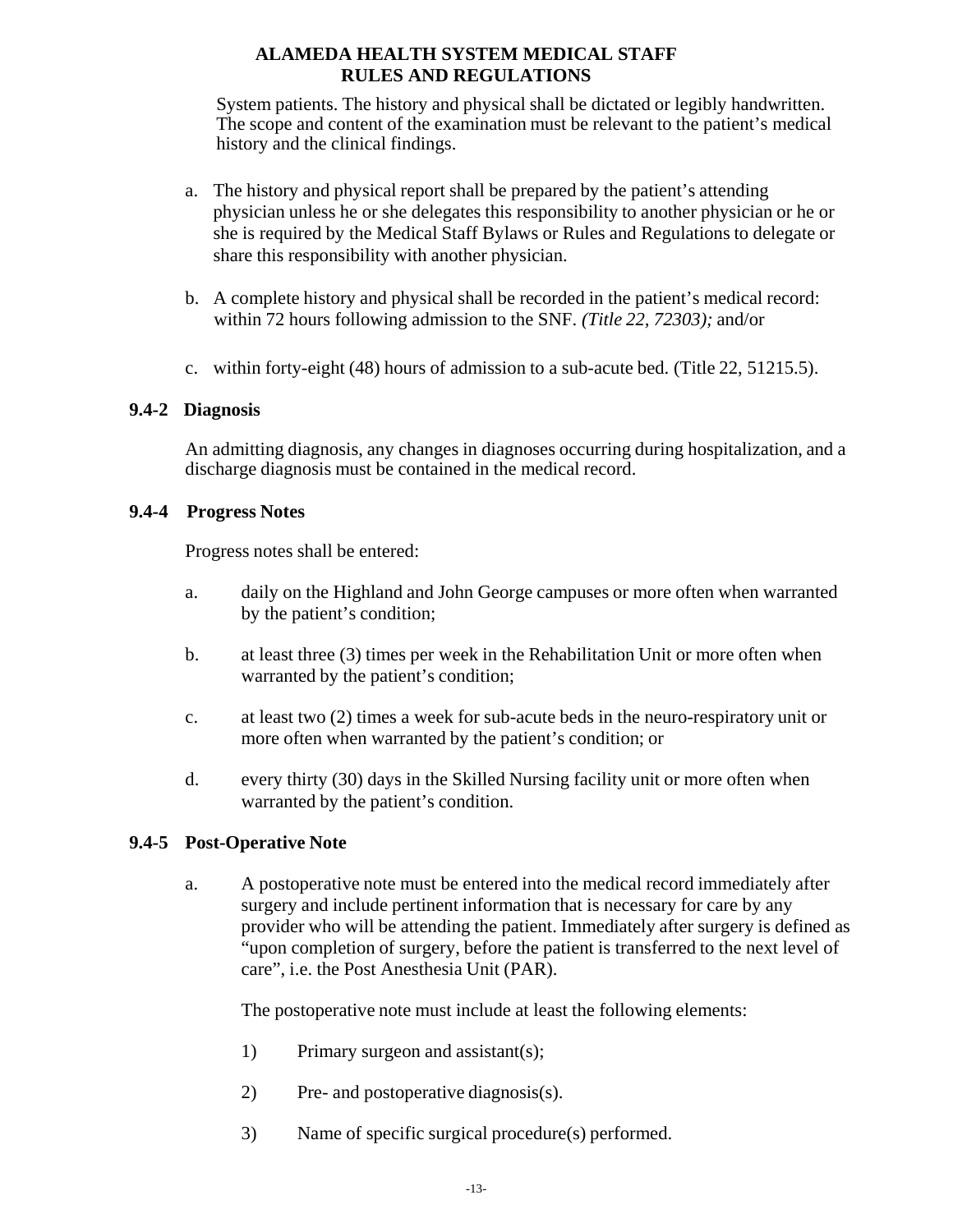- 4) Description of findings and tissue removed or altered.
- 5) Prosthetic devices or implants used, if any.
- 6) Complications, if any.
- 7) Estimated blood loss.
- 8) Condition of patient postoperatively.
- b. A dictated operative report must be completed within twenty-four (24) hours of each surgery and must contain at least the information described above.

#### **9.4-6. Anesthesia Record**

An anesthesia record is required including preoperative assessment and diagnosis, if anesthesia has been administered. The pre-anesthesia record is to completed and documented forty-eight (48) hours prior to surgery or a procedure requiring anesthesia services and the post-anesthesia record no later than forty-eight (48) hours after surgery or a procedure requiring anesthesia services.

### **9.4-7 Consultation Report**

In the case of a written report of the consultation, it shall be written and placed into the patient's medical record within twenty-four (24) hours of the performance of the consultation.

#### **9.4 -8 Discharge Summary**

- a. At the time of discharge, the physician responsible for the patient shall ensure that the medical record is complete, including final diagnosis.
- b. A written discharge summary form must be completed and on the medical record at the time of discharge and a discharge summary must be dictated within forty- eight (48) hours of discharge. All patients transferred from AHS to another healthcare facility must have a discharge summary sent with the patient at the time of transfer. All discharge summaries shall, at a minimum, include the following elements:
	- 1) the reason for hospitalization;
	- 2) the significant findings;
	- 3) the procedure performed and/or, treatment rendered;
	- 4) the patient's condition at the time of discharge;
	- 5) final diagnosis;
	- 6) all complications and co-morbidities;
	- 7) final disposition; and,
	- 8) the instructions given to the patient and/or surrogate decision-maker (*e.g.*, physical activity, medication, diet and follow-up care).

The discharge summary must be reviewed and authenticated by an attending physician.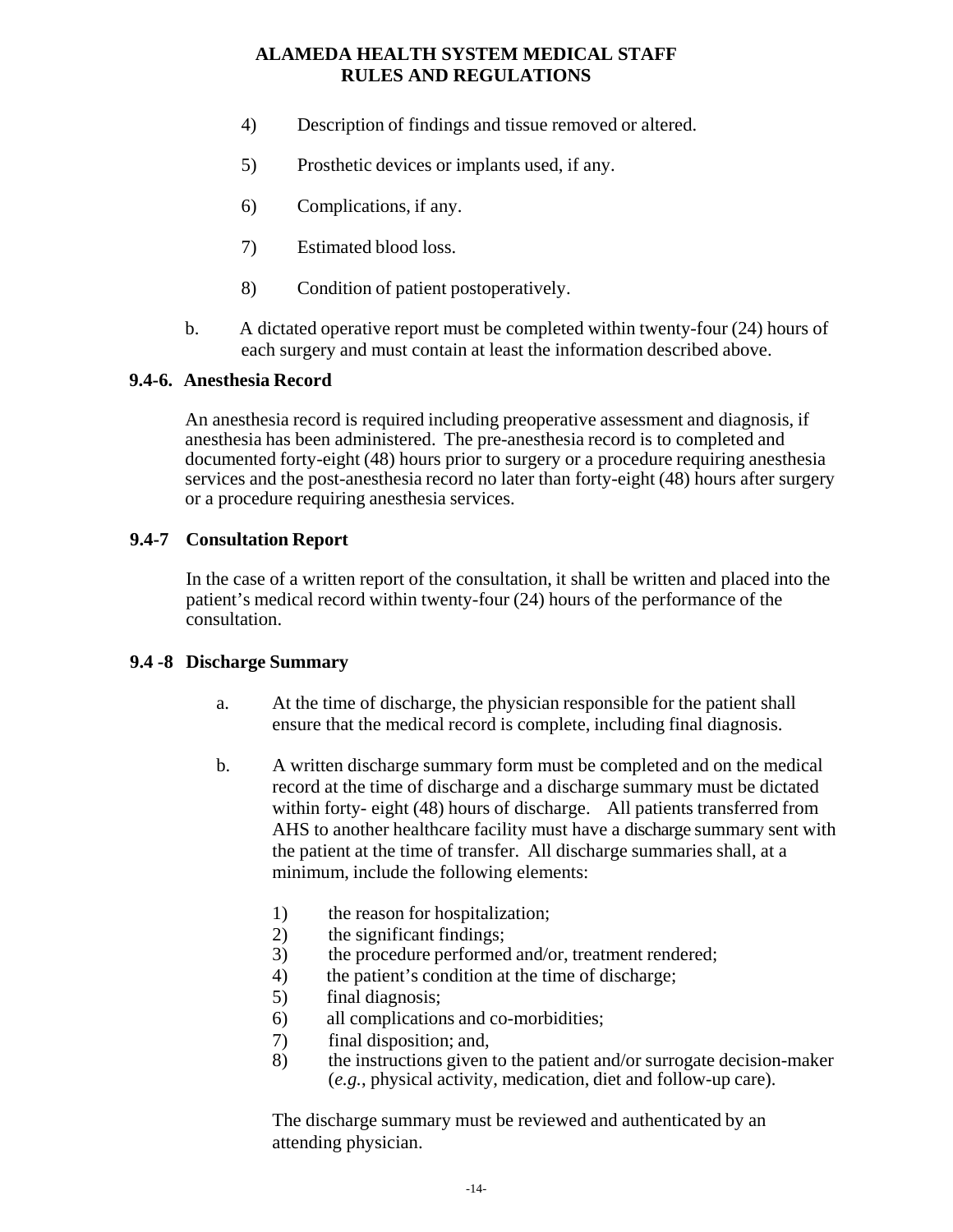#### **9.5 Access to Medical Records**

Access to all medical records of all patients may be afforded to medical staff members in good standing for bona fide study and research consistent with confidentiality of personal information concerning individual patients as prescribed in applicable state and federal law and Health System policies. Subject to applicable laws, Health System policy and the discretion of the Chief Executive Officer, former members of the Medical Staff may be permitted access to information from the medical records of their patients covering all periods during which they attended such patients in the Health System.

## **9.6 Use of Signature Stamp or Computer Key**

9.6-1 The medical staff permits the use of electronic signature, per the approved Medical Records Policy and Procedure.

### **9.7 Use of Symbols and Abbreviations**

- **9.7-1** No symbols or abbreviations may be used on the face sheet.
- **9.7-2** A list of symbols, abbreviations, acronyms and dose designations which may be used in the medical record shall be approved by the Medical Executive Committee and distributed to the Medical Staff.
- **9.7-3** A list of symbols, abbreviations, acronyms and dose designations that are prohibited from use in the medical record shall be approved by the Medical Executive Committee and distributed to the Medical Staff.

#### **9.8 Correction of the Medical Record.**

In the event it is necessary to correct an entry in a medical record, the authorized person shall line out the incorrect data with a single line in ink, leaving the original writing legible. The person shall note the reason for the change, the date of striking, and sign the note. Appropriate cross- referencing shall be placed in the medical record when necessary to explain the correction. The correction shall never involve erasure or obliteration of the material that is corrected. In addition, all blanks left in dictated reports must be filled in by the dictating physician at the time the report is authenticated. Any cross-outs with or without re-entries in the report should be noted as error, dated, and initialed. No medical record entry shall be removed from the medical record.

#### **9.9 Entries in the Medical Record including Authentication, Dating, and Timing of Entries**

- **9.9-1** The following health care professionals are permitted to make entries in the medical record: Medical Staff members, House Staff members, Medical Students, APPs, Nursing Staff, Dieticians, Occupational Therapists, Speech Therapists, Pharmacists, Physical Therapists, Radiology Technicians, Recreational Therapists, Respiratory Therapists, Social Workers, Health System Clergy, and other health practitioners as designated by the Medical Staff.
- **9.9-2** Each entry that is made in the medical record shall be signed by the person making the entry, dated, and timed. The date and time shall be the date and time that the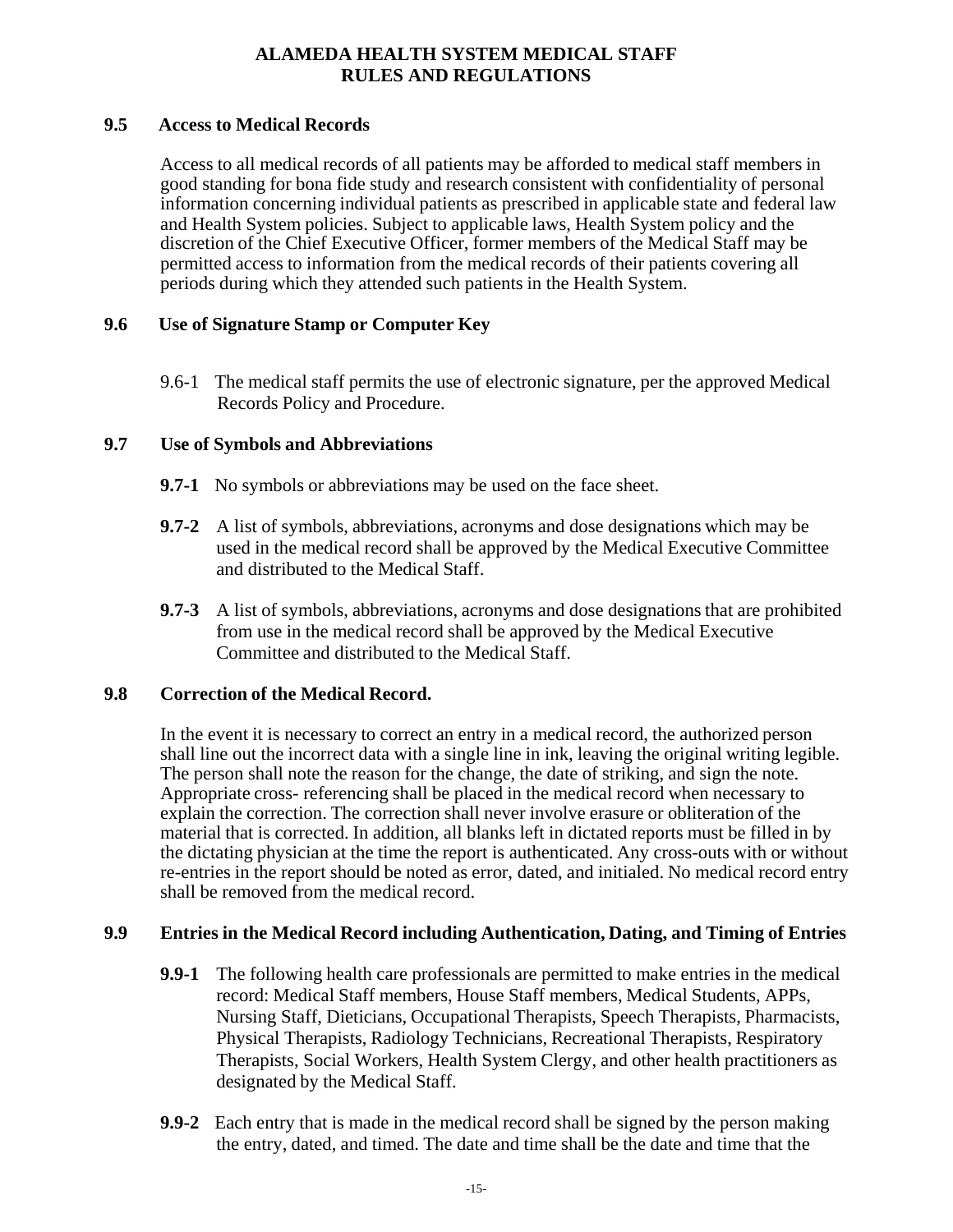entry is made, regardless of whether the contents of the note relate to a previous date or time.

**9.9-3** If the practitioner signing or otherwise authenticating a medical record entry is not a member of the Medical Staff, that practitioner must include their full signature and status in the organization. For example, a resident must include their name, title of resident and current year of training. All Advanced Practice Providers must include their category of Advance Practice Provider status. For example, Robert Jones, MD, PGY II, or Mary Smith, Physician Assistant.

### **ARTICLE 10 - EMERGENCY MANAGEMENT/DISASTER**

#### **10.1 Emergency Management/Disaster Plan**

All physicians shall be assigned posts either in the Health System or defined auxiliary areas during a disaster. It is their responsibility to report to their assigned stations. The Chair of the Department of Emergency Medicine and the Chief Executive Officer will work as a team to coordinate activities and directions. In case of evacuation of patients from one section of the Health System to another or evacuation from the Health System premises, the Chair of the Department of Emergency Medicine or the Emergency Department physician on duty will authorize the movement of patients in consultation with the Chief Executive Officer or A.O.D. (Administrator of the Day) of the Health System during the disaster.

#### **10-2 Credentialing in a Disaster**

Licensed Independent Practitioners who are not members of the medical staff of AHS and who do not possess clinical privileges at the Health System, may be granted temporary or emergency privileges during a disaster pursuant to the **Medical Staff Bylaws.**

#### **10.3 Plan for Mass Casualties**

The plan for the care of mass casualties shall be updated at least annually and rehearsed at least twice a year by appropriate Health System personnel.

#### **10.4 Fire and Internal Disaster Drills**

Fire and internal disaster drills shall be held at least quarterly for each shift and under varied conditions.

#### **10.5 In-House Medical Emergency (Non-Patients)**

#### **10.5-1 Inpatient patient care areas**

Medical personnel will react as appropriate to the person's needs and, as necessary, bring him/her to the Emergency Department.

**10.5-2 Non-patient care areas inside the Health System buildings**

The house code blue team will be contacted.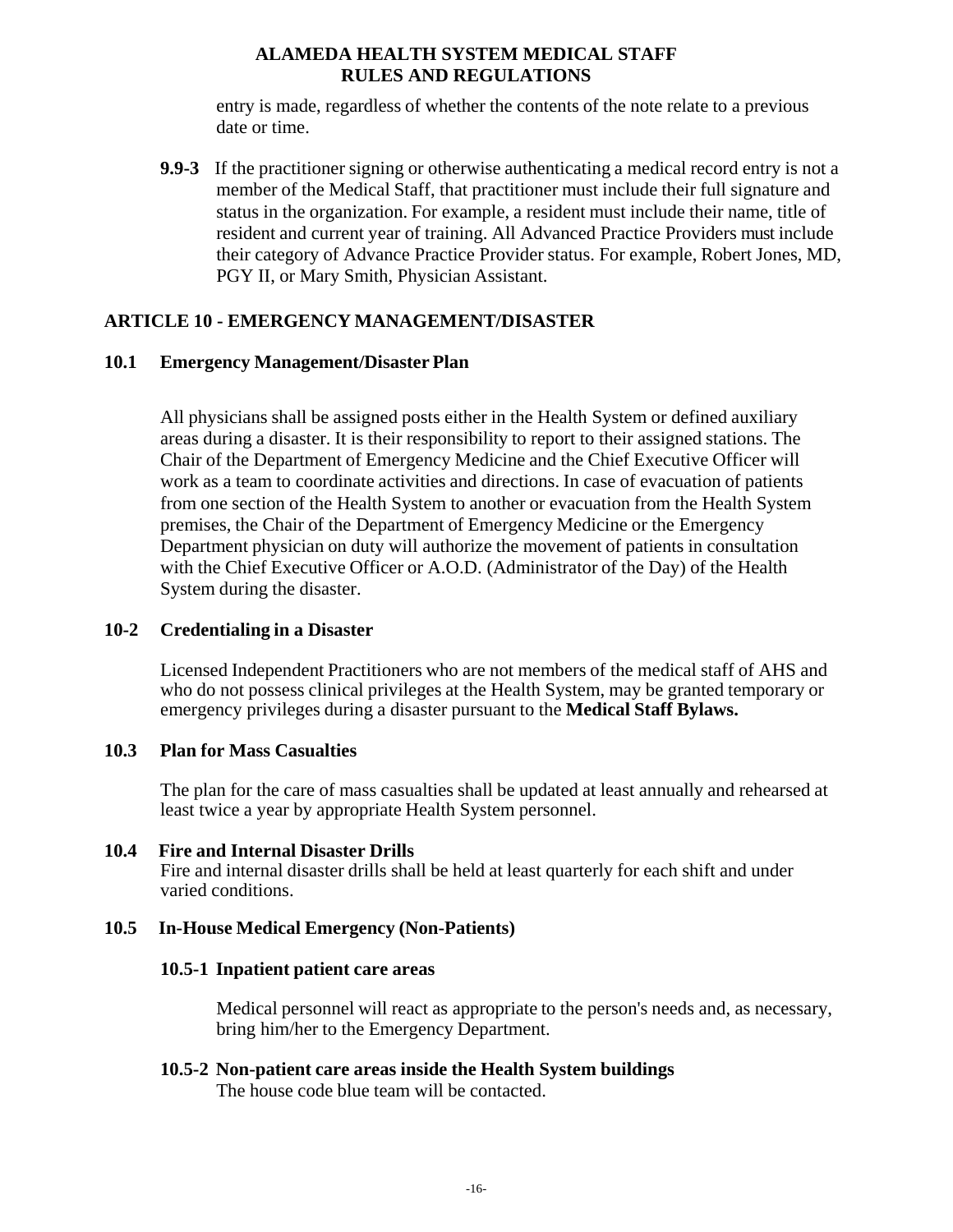## **ARTICLE 11 - ADVANCE PRACTICE PROVIDERS**

All Advance Practice Providers shall be bound by current Policies and Procedures and other applicable Alameda Health System Medical Staff Bylaws, Rules and Regulations, or Policies and Procedures.

# **ARTICLE 12 - PERFORMANCE IMPROVEMENT**

## **12.1 Performance Improvement Program**

**12.1-1** The Medical Executive Committee shall, in conjunction with Health System Administration, develop a Performance Improvement Program for patient care. The plan shall be reviewed annually and shall be subject to the approval of the Board of Trustees.

## **12.1-2 Performance Based Reappraisal**

Each member of the Medical Staff or APP Staff at the time of application for reappointment shall have a performance-based reappraisal profile. The Chair of the Department/Division Chief/Site Director shall review the profile and use the data as a critical factor in determining the practitioner's qualifications for reappointment and for current competence and ability to perform privileges for the specific privileges or practice prerogatives requested.

# **ARTICLE 13 - REQUIREMENTS FOR PROFESSIONAL LIABILITY INSURANCE**

Medical Staff members and APP members shall be required to provide evidence of professional liability insurance in minimum amounts of \$1,000,000 per occurrence and \$3,000,000 aggregate, evidenced in a written document which specifies amounts and dates of expiration and must name each individual practitioner covered by the policy. Health System employees may meet this burden by providing proof of insurance by Alameda Health System.

# **ARTICLE 14 - CHAIN OF COMMAND**

The mechanism for hospital clinical and administrative staff to communicate with the appropriate medical staff representation regarding clinical and/or administrative concerns is pursuant to the Chain of Command and Stop the Line Policy.

# **ARTICLE 15 - PRIVILEGES**

## **15.1 Introduction of a New Privilege**

New privileges to be performed at the Health System are obtained in accordance with current *Medical Staff Policy and Procedure: Introduction of a New Privilege for the Medical Staff or a New Privilege for a Specific Department or Specialty*.

## **15.2 Experimental Procedures**

If a procedure is not being performed at the Health System or elsewhere, except on an experimental basis, the applicant shall submit a proposal to the Alameda Health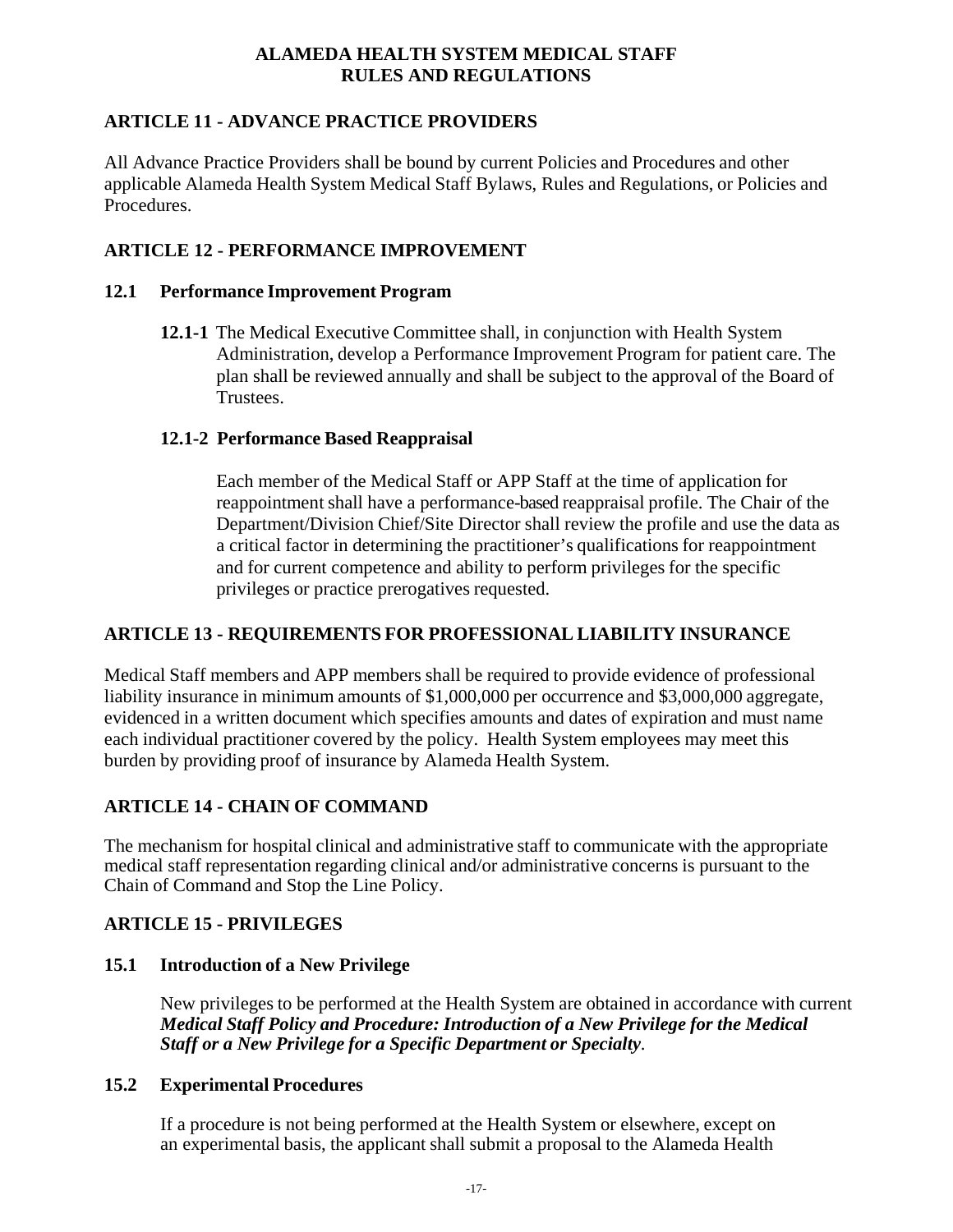System Institutional Review Board to perform the procedure under the auspices of a research protocol and Section 15.1 shall apply.

## **ARTICLE 16 - ON-CALL RESPONSIBILITIES**

Duties of practitioners on call to the Emergency Department are described in the EMTALA Policies and Procedures.

## **ARTICLE 17 - INFECTION CONTROL**

## **17.1 Infection Control Policies and Procedures**

All physicians, dentists, podiatrists, psychologists and AHPs shall be responsible for adhering to the infection control policies and procedures as defined in the Infection Control Policy and Procedure Manual for the Health System.

## **ARTICLE 18 - SUPERVISION OF HOUSE STAFF**

**18.1** All members of the House Staff are under the supervision of the Medical Staff. Members of the Medical Staff exercise that supervision under the guidelines established by the Graduate Medical Education Program. Medical Staff members who serve as house staff supervisors must be licensed independent practitioners and must hold clinical privileges that reflect the patient care, treatment, and service responsibilities given to the house staff. House Staff, who are approved to provide patient care, may write orders unless otherwise specified in the Bylaws or these Rules and Regulations. Supervising members of the Medical Staff are responsible for the patient care and documentation activities of the House Staff members they supervise. The Graduate Medical Education Committee must provide regular report of the activities of the Graduate Medical Education Program to the Medical Executive Committee, which will communicate this report to the AHS Board of Trustees.

## **ARTICLE 19 - COMMITTEES OF THE MEDICAL STAFF**

## **19.1 Special Committees**

Special committees, other than the below standing committees and as may be required to properly carry out the duties of the Medical Staff, shall be appointed by the President of the Medical Staff and subject to the Medical Staff Bylaws, Article XI, Section 11.1.

## **19.2 Membership**

The Chief of Staff shall determine the membership eligibility, the number of members, purposes and frequency of meetings and shall appoint the Chair in each instance. Members of the House Staff shall be represented on all committees of the Medical Staff. Such committees shall confine their work to the purposes for which they are appointed.

#### **19.3 Standing Committees of the Medical Staff**

In addition to the committees established in the Medical Staff Bylaws, the following committees shall be established: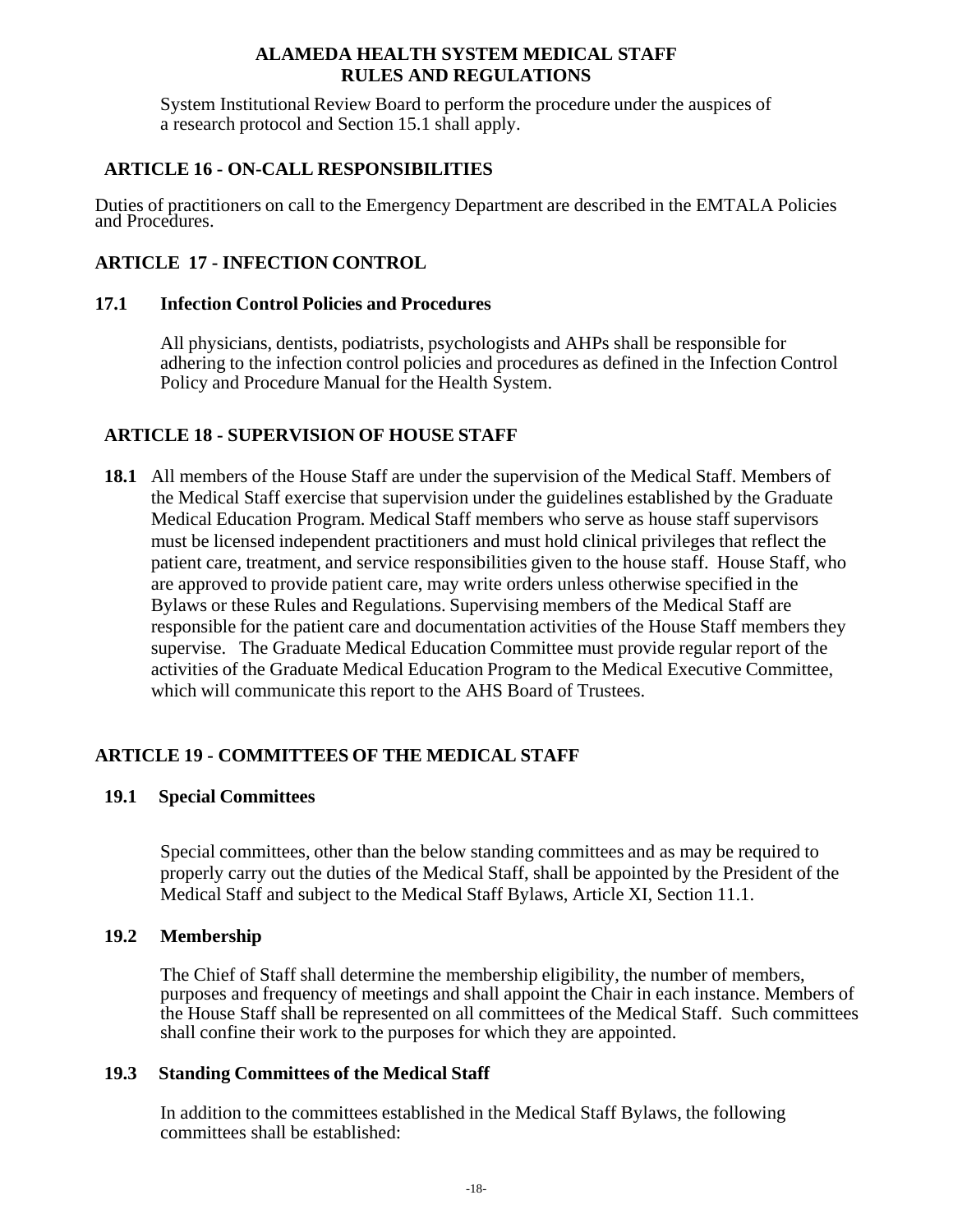#### **19.3-1 Quorum**

A quorum of fifty (50) percent of the voting members shall be required for Medical Executive and Credentials Committee meetings, but in no case less than five (5). For other committees, a quorum shall consist of ten (10) percent of the voting members of a committee, but in no event less than three (3) voting members.

#### **19.3-4 Bylaws Committee**

The Bylaws Committee shall be chaired by the Vice Chief of the Medical Staff and be composed of three (3) physicians, the Medical Staff Director and a representative from administration who would be invited by the Chair if there is an issue that they want to discuss.

The duties and responsibilities of the Bylaws Committee shall be to:

- a. conduct an annual review of the Medical Staff Bylaws, and Rules and Regulations; and
- b. submit recommendations to the Medical Executive Committee for changes in these documents as necessary to reflect current Medical Staff practices.

The Bylaws Committee shall meet as often as necessary but at least annually.

#### **19.3-5 Committee on Interdisciplinary Practice (CIDP)**

The Committee on Interdisciplinary Practice shall include the Chief Executive Officer (or his/her designee), the Chief Nursing Executive (or his/her designee), an equal number of physicians appointed by the President of the Medical Staff, two registered nurses appointed by the Chief Nursing Executive, and the Chief Medical Officer. One or more APPs who practice at the Health System shall be appointed to serve on the CIDP by the President of the Medical Staff. The Chair of the CIDP shall be a physician.

The duties of the CIDP shall be to:

- a. evaluate and make recommendations regarding the need for and appropriateness of the performance of services in the Health System by APPs;
- b. evaluate and make recommendations to develop policies and procedures relevant to the formation and approval of standardized procedures;
- c. periodically review and approve all standardized procedures and clinical protocols utilized by nurses practicing in expanded roles and/or practitioners providing clinical services utilizing protocols under the supervision of a medical staff member;
- d. evaluate and make recommendations regarding the qualifications and credentials of Advanced Practice Providers who are eligible to apply for and provide services either utilizing standardized procedures or protocols; and
- e. evaluate and make recommendations regarding the qualifications and credentials of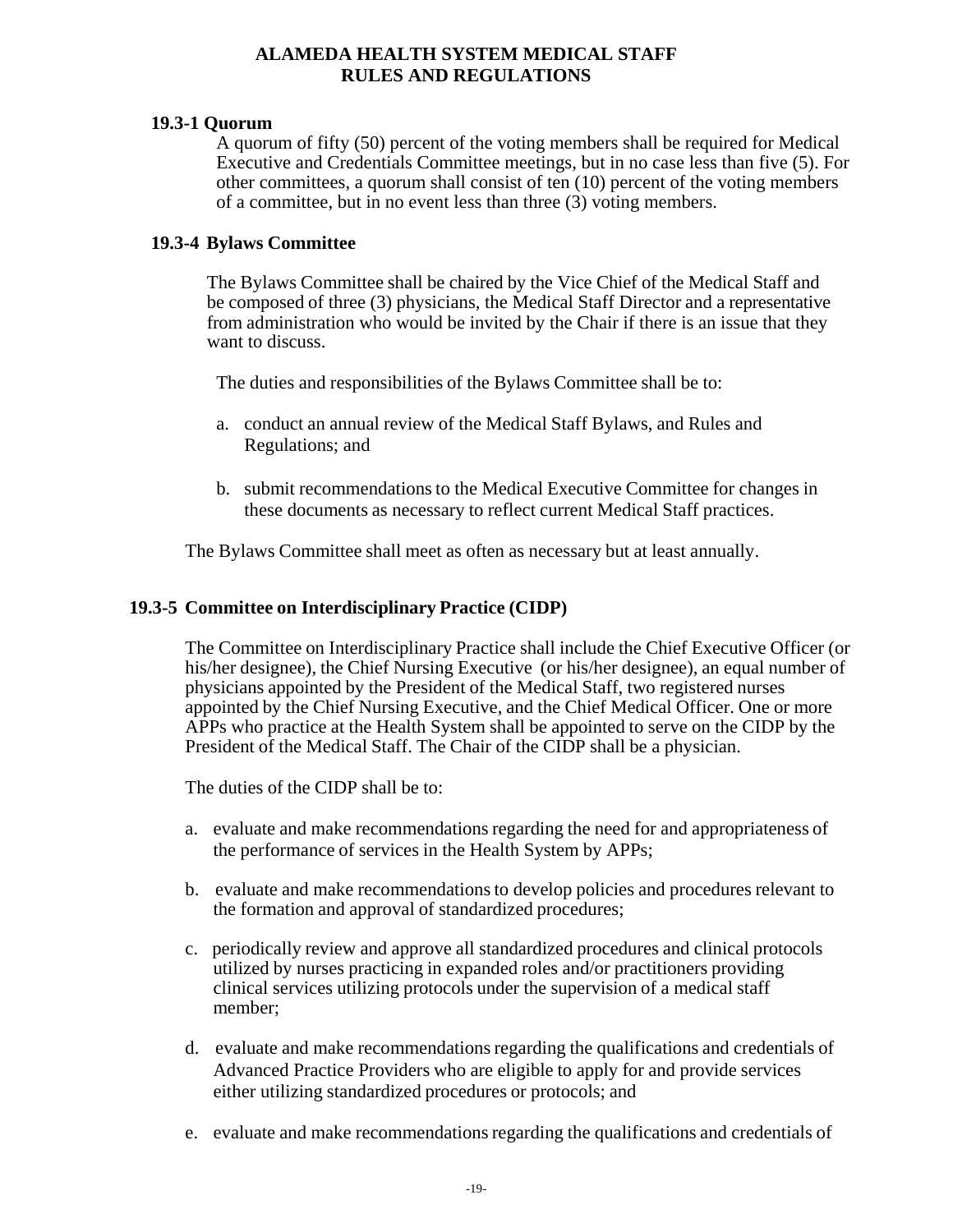each APP applying for initial appointment and reappointment and ensure that an appraisal is performed on each Advanced Practice Provider at the time of reappointment to the Advanced Practice Provider Staff.

f. The CIDP shall maintain a permanent record of its proceedings and shall submit quarterly reports of its activities and recommendations to the Medical Executive Committee.

The CIDP shall meet quarterly or as often as necessary at the call of its Chairperson.

#### **19.3-6 Continuing Medical Education Committee (CME)**

The Continuing Medical Education Committee shall be composed of physicians (one (1) physician representative from each program series that awards Category 1 credit), nurses, administration and other assigned members as may be necessary and appropriate.

The duties of the CME Committee shall be to:

- a. prepare and approve a CME budget for each fiscal year;
- b. formulate the educational needs of the Medical Staff;
- c. evaluate individual CME activities as they occur as well as evaluate the overall CME program admission at least annually;
- d. write and update CME policies and forms;
- e. ensure all CME standards for Category 1 activities are met;
- f. be responsible for approving all Category I Credit Activities; and
- g. maintain a permanent record of its proceedings and submit periodic and timely reports of its activities and recommendations to the Medical Executive Committee.

The CME Committee shall meet as often as necessary at the call of the Chairperson.

#### **19.3**-**7 End of Life Committee**

The End of Life Committee shall be composed of physicians, nurses, social workers, administration and other assigned members as may be necessary and appropriate.

The duties and responsibilities of the End of Life Committee shall be to:

- a. participate in the development of guidelines to address physical, psychological and spiritual concerns for patients at end of life and with life threatening illness;
- b. develop and implement procedures for the review of such cases;
- c. develop and/or review institutional policies regarding care and treatment of such cases;
- d. retrospectively review cases for the evaluation of palliative care and end of life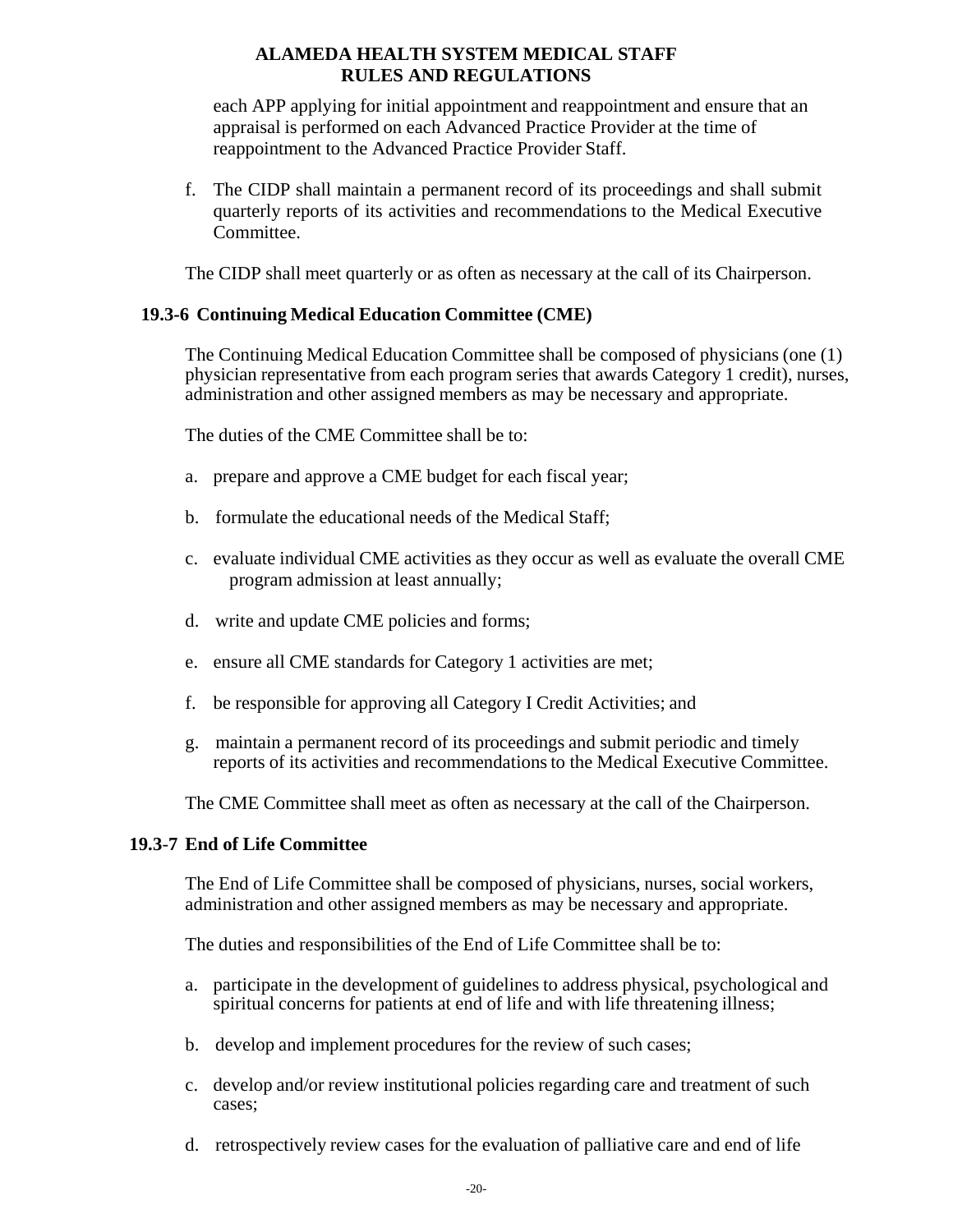services;

- e. develop and support the Palliative Care Consult Service to assist patients, families and treatment teams to facilitate excellent symptom management, decision making and communication and aid in providing psychosocial support and discharge planning;
- f. educate the Health System staff and house staff on end of life and palliative care matters; and
- g. maintain a permanent record of its proceedings and submit periodic and timely reports of its activities and recommendations to the Medical Executive Committee.

The End of Life Committee shall meet as often as necessary at the call of its chairperson.

### **19.3-8 Ethics Committee**

The Ethics Committee shall be composed of physicians, nurses, administration, and other assigned members as may be necessary and appropriate. It should include diverse members, such as lay representatives, social workers, chaplains, other clergy, ethicists and/or an attorney.

The duties and responsibilities of the Ethics Committee shall be to:

- a. participate in the development of guidelines for consideration of cases having bioethical implications;
- b. develop and implement procedures for the review of such cases;
- c. develop and/or review institutional policies regarding care and treatment of such cases;
- d. retrospectively review cases for the evaluation of bioethical policies;
- e. consult with concerned parties to facilitate communication and aid bioethical conflict resolution;
- f. educate the Health System staff on bioethical matters; and
- g. maintain a permanent record of its proceedings and submit periodic and timely reports of its activities and recommendations to the Medical Executive Committee.

The Ethics Committee shall meet as often as necessary at the call of its chairperson.

#### **19.3-9 Graduate Medical Education Committee**

The Graduate Medical Education Committee shall be composed of physicians, which include, at a minimum, the, Designated Institutional Official (DIO), the Program Directors, Program Associate Directors of Medicine, Emergency Medicine and Surgery, representatives of faculty, and resident physicians, and other assigned members as may be necessary and appropriate.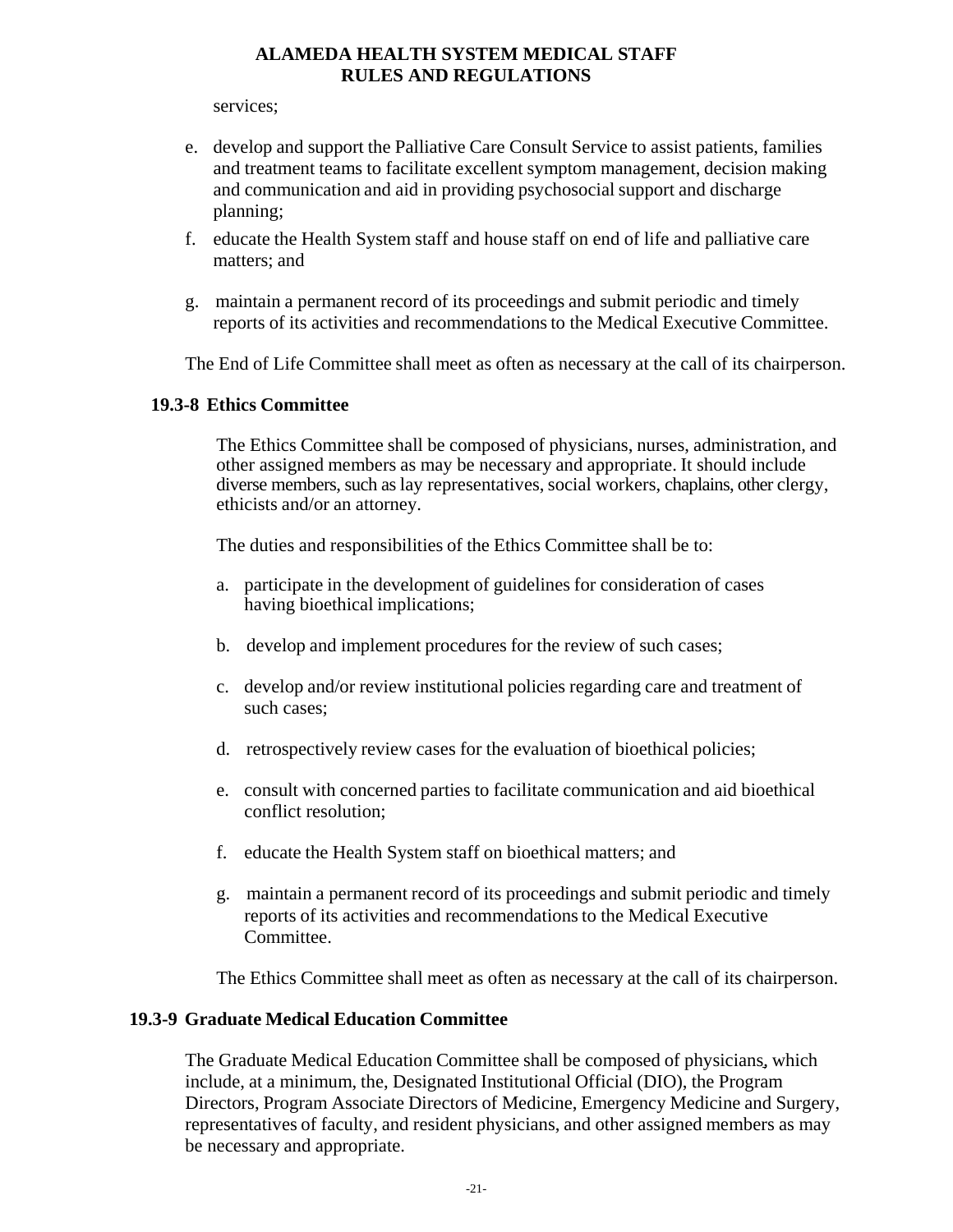The duties of the Graduate Medical Education Committee shall be to:

- a) oversee and direct all graduate medical education activities at the Health System;
	- 1. establish and implement policies and procedures regarding the quality of education and the work environment for the residents of AHS
- b) To review at least annually the salary and benefits afforded to the resident physicians employed by AHS
- c) To establish and implement formal written policies and procedures to ensure compliance by all programs and institutions utilized in GME for AHS with all aspects of the ACGME duty hour requirements;
- d) To regularly monitor compliance of programs and institutions with the established duty hour requirements.
- e) To ensure that resident physicians have appropriate supervision for all patient care and educational activities within the program curriculum.
- f) To establish and monitor policies for the selection, evaluation, promotion and dismissal of resident physicians at AHS;
- g) To ensure that all programs have both a written curriculum and a formal evaluation system based on the established ACGME core competencies;
- h) To review and approve all communications with the ACGME for all programs including but not limited to:
	- 1. applications for new programs
	- 2. requests for changes in resident complement,
	- 3. changes in length of training
	- 4. changes in participating institutions
	- 5. appointments of all program directors
	- 6. requests for either inactive status or reactivate status
	- 7. requests for voluntary withdrawal
	- 8. and appeals of adverse action
- i) regularly review ethical, socio-economic, medical/legal, and cost containment issues that affect graduate medical education;
- j) act as a forum for communication between the graduate medical education program, the Medical Staff, Health System Administration, and the Board of Trustees related to the monitoring and improvement of graduate medical education programs;
- k) maintain a permanent record of its proceedings and submit biannual reports of its activities and recommendations to the Medical Executive Committee and an annual report to the Board of Trustees regarding safety, quality of patient care, and
- l) To conduct internal self-study and review for all programs at approximately midcycle of scheduled ACGME site visits and review reports and make recommendations to the program directors to address areas of concern and ensure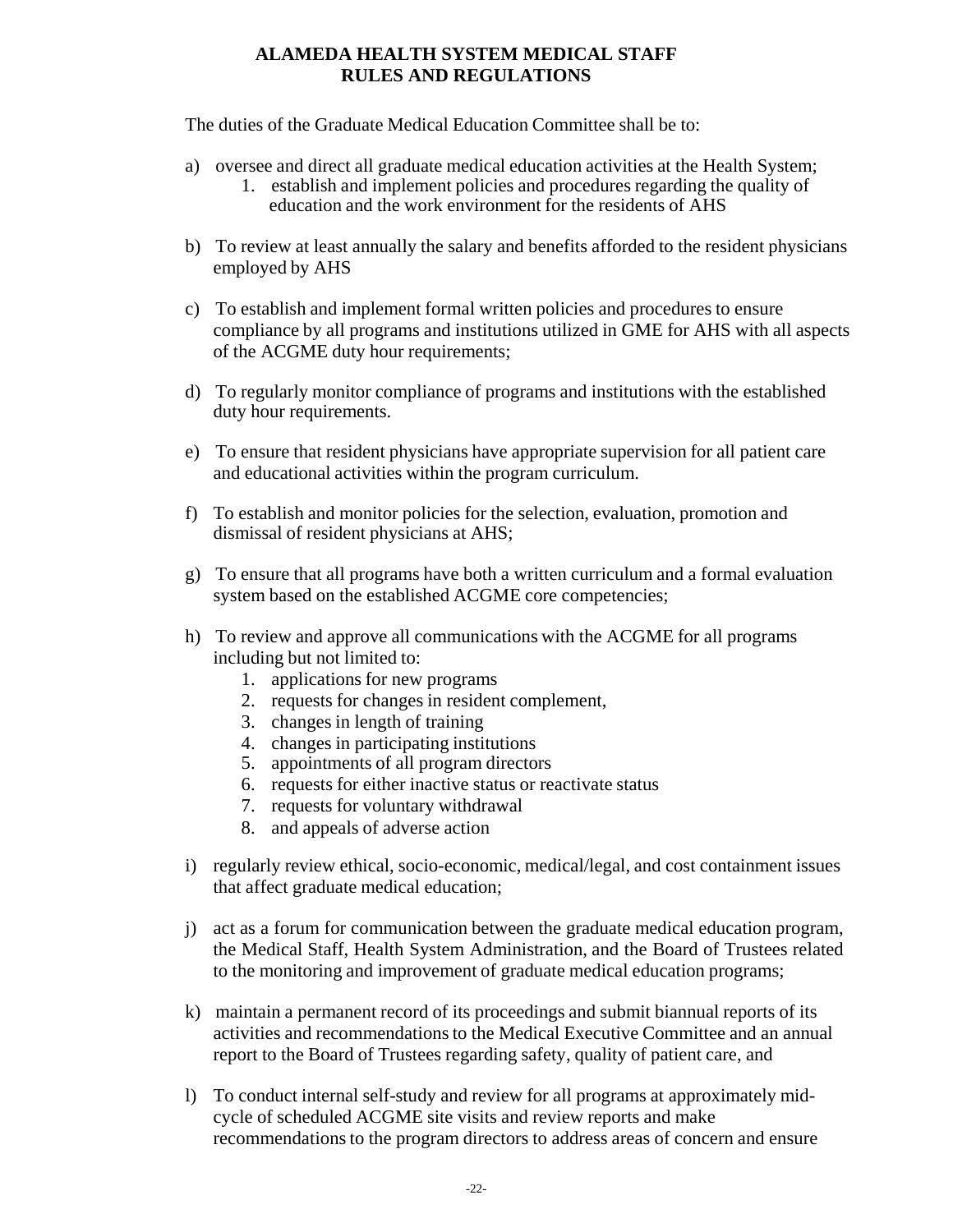substantial compliance with the institutional, common program and specialty specific requirements.

The GME Committee meeting shall meet at a minimum quarterly or as needed.

#### **19.3-10 Health Information Management Committee**

The Health Information Management Committee shall be composed of physicians, nurses, House Staff, administration including a member from the Medical Records Department, and other assigned members as may be necessary and appropriate.

The duties of the Health Information Management Committee shall include:

- a. review and make recommendations for Medical Staff and Health System policies, Rules and Regulations relating to Medical Records, including completion, forms and formats, filing, indexing, storage, destruction, availability, and methods of enforcement;
- b. review and evaluate medical records, or a representative sample, to determine whether the information contained in the medical record is complete, accurate and recorded in a timely manner;
- c. provide liaison with Health System Administration and Health Information Management personnel in the employ of the Health System on matters relating to medical record practices including the development of and adherence to policies maintaining appropriate access to and confidentiality of patient medical information; and
- d. maintain a permanent record of all actions taken and submit quarterly reports and recommendations to the Medical Executive Committee.
- e. ensures the integrity of the medical record is maintained
- f. serves as a forum to identify important health information management issues and develops plans to address these concerns

The Health Information Management Committee shall meet bi-monthly or as often as necessary at the call of its Chairperson.

#### **19.3-11 Human Subjects Protection Committee/Institutional Review Board (HSPC/IRB)**

The HSPC/IRB Committee shall be composed of physician, nurses, administration and other assigned members including lay representation as may be necessary and appropriate.

The duties of the Human Subjects Protection/IRB Committee shall be to:

a. monitor research involving human subjects and compliance with State and Federal laws pertaining to such research by reviewing, evaluating, and approving or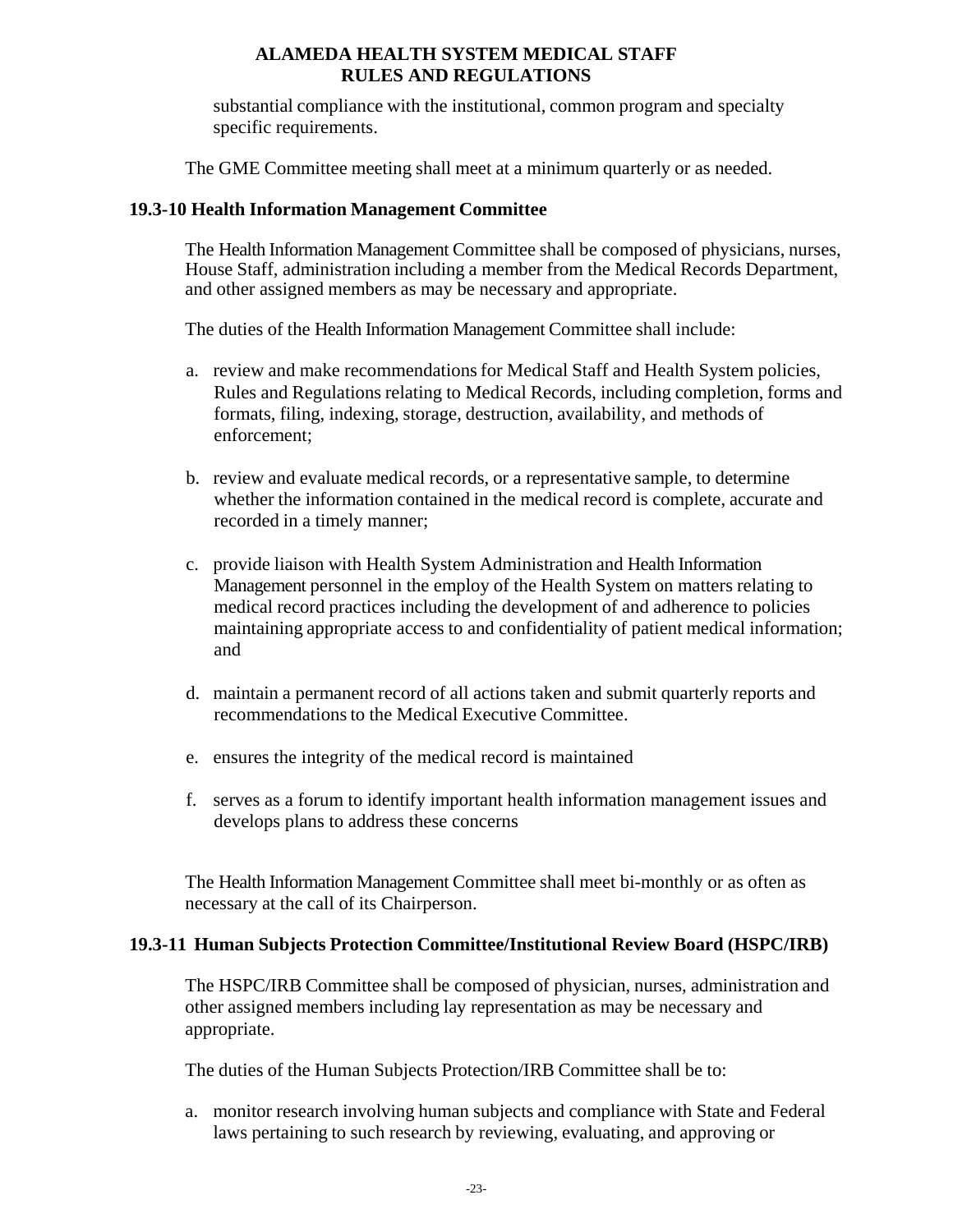disapproving all research protocols prior to initiation;

- b. formulate and implement written procedures for conducting the initial and continuing review of research protocols;
- c. evaluate and act on requests for access to and/or of individually identifiable health information for research purposes pursuant to regulations published under the Health Insurance Portability and Accountability Act of 1996.
- d. maintain a permanent record of its proceedings and shall submit periodic and timely reports of its research activities and recommendations to the Medical Executive Committee.

The HSPC/IRB shall meet as often as necessary at the call of its chairperson and at least annually.

## **19.3-12 Infection Control Committee**

The Infection Control Committee shall be composed of physicians, nurses including the Infection Preventionist, administration, other representation from the Infectious Disease Service and individuals employed in a surveillance or epidemiological capacity, and other assigned members as may be necessary and appropriate. The duties of the Infection Control Committee shall include:

- a. develop, implement and assess appropriate quality control and performance
	- improvement measures for the Infection Control program;
- b. develop a Health System wide infection control program and maintain surveillance over the program;
- c. develop a system for reporting, identifying and analyzing the incidence and cause of healthcare associated infections, and assign responsibility for the ongoing collection and analytic review of such data, and follow-up activities;
- d. develop and implement a preventive and corrective program designed to minimize infection hazards, including establishing, reviewing and evaluating aseptic, body substance precaution and sanitation techniques;
- e. develop written policies defining special indications for body substance precaution;
- f. act on recommendations related to infection control received from the President of the Medical Staff, the Medical Executive Committee, the departments and other committees;
- g. review susceptibility of organisms specific to the Health System and its campuses; and
- h. maintain a permanent record of its proceedings and submit quarterly reports of its activities and recommendations to the Medical Executive Committee.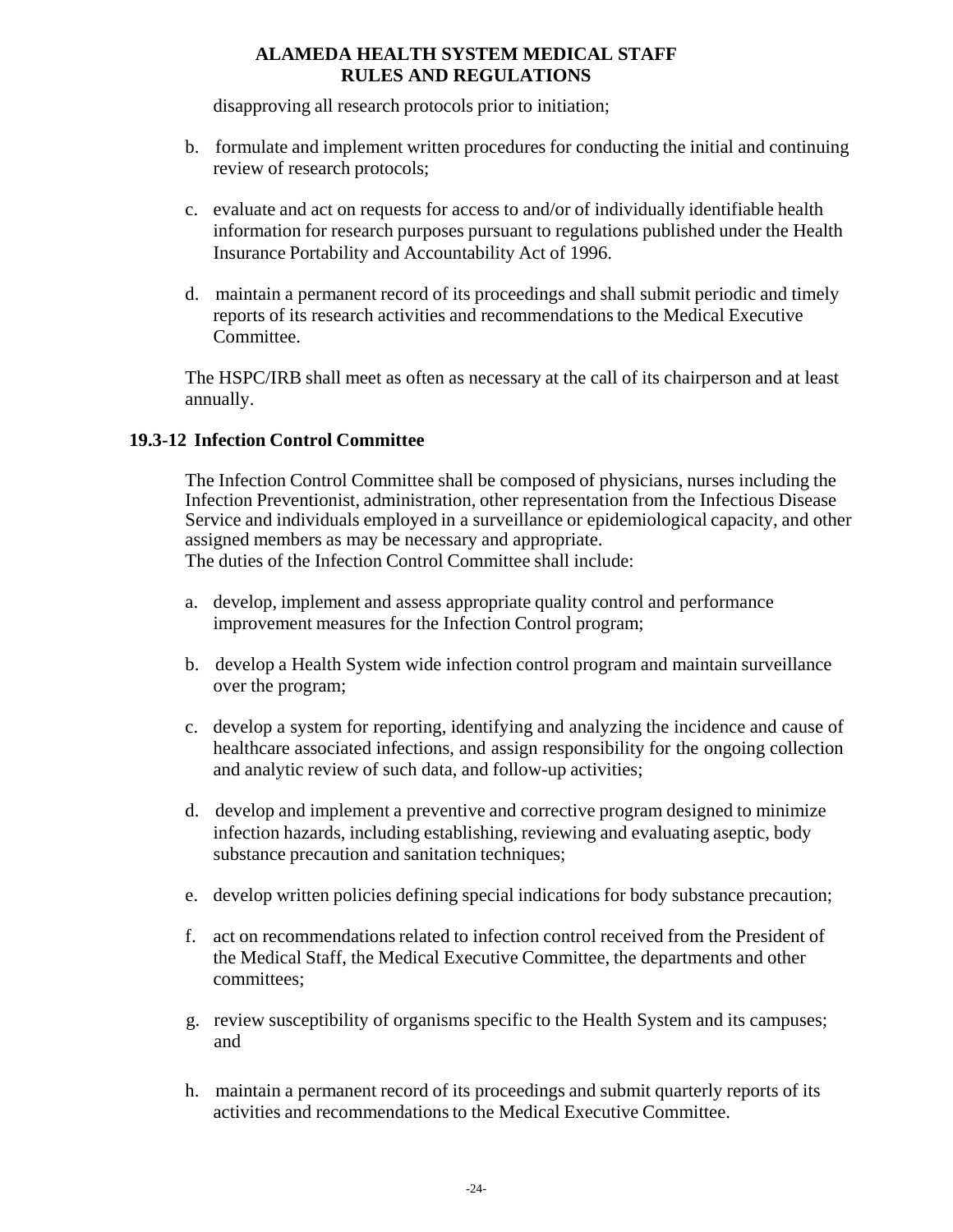The Infection Control Committee shall meet at least quarterly or as often as necessary at the call of its Chairperson.

#### **19.3-13 Interdepartmental Professional Practice Committee (IPPC)**

The Medical Executive Committee has delegated the oversight of the individual QRC's to the Interdepartmental Professional Practice Committee. The IPPC's voting members shall include at least one member from each medical staff departments. The IPPC's non-voting members may include representatives from administration and such other assigned individuals as the Chief of Staff may determine are necessary or appropriate for the IPPC to fulfill its functions.

The duties and responsibilities of the IPPC shall be to:

- **a.** Assure that a fair and just culture is maintained in the functioning of all the QRC's
- **b.** Monitor the effective identification of systems issues identified during the process.
- **c.** Oversee to the Ongoing Professional Practice Evaluation / Focused Professional Practice Evaluation process as well as other provider performance reviews.
- d. Maintain a permanent record of its proceedings and submit reports of its activities and recommendations to the Medical Executive Committee.

The Interdepartmental Professional Practice Committee shall meet at minimum quarterly or as needed.

#### **19.3-14 Morbidity and Mortality (M&M) Conference Committees**

Each department of the Medical Staff may form a Morbidity and Mortality (M&M) Conference Committee. The M&M Conference Committee may be a combined meeting of the divisions of the department or the divisions may meet separately.

The M&M Committee, if formed, shall be a subcommittee of the Quality Review Committee of the department. The chairperson of the M&M Conference Committee shall be the Chair of the Department or the appropriate Division Chief unless the Chair of the Department appoints a chairperson who is a member and holds clinical privileges in the appropriate department/division.

The M&M Conference Committee shall be composed of physician members who hold clinical privileges in the department/division, house staff and other assigned members as may be necessary and appropriate.

The duties of the M&M Committees shall be to:

- a. review patient care activities related to the department/division;
- b. develop practice management guidelines related to the department/division;
- c. report and recommend practitioner specific cases with significant concerns in patient care to the appropriate departmental QRC;
- d. maintain a permanent record of its proceedings and submit periodic and timely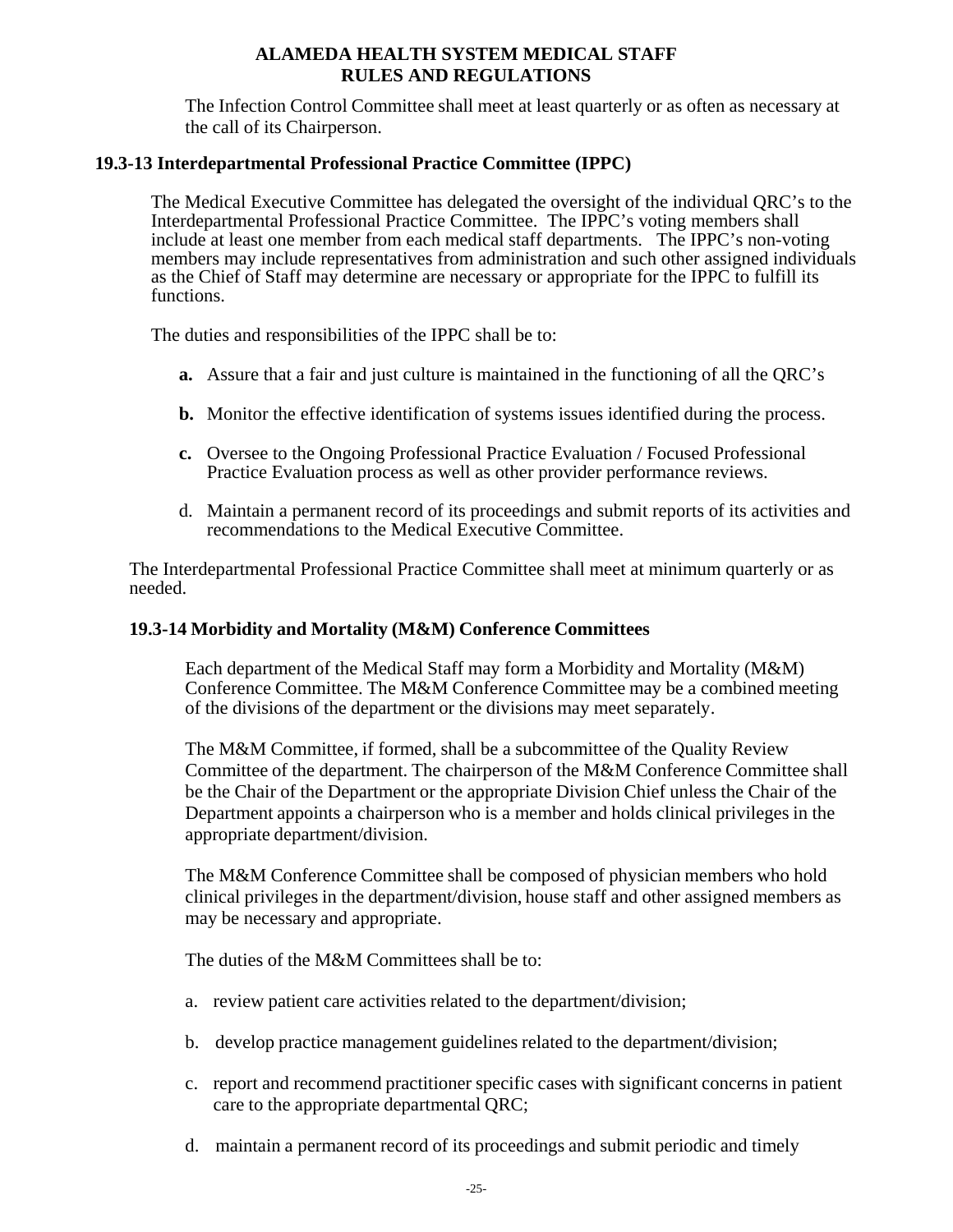reports to the departmental QRC.

The M&M Conference Committee shall meet as often as necessary at the call of the Chairperson.

### **19.3-15. Pharmacy, Therapeutics and Nutritional Care Committee (P&T)**

The Pharmacy, Therapeutics and Nutritional Care Committee shall be composed of physicians, nurses, House Staff, administration (including representation from Pharmacy Services, and Nutrition Care) and other assigned members as may be necessary and appropriate.

The duties of the Pharmacy, Therapeutics and Nutritional Care Committee shall be to:

- a. develop, implement and assess appropriate quality control and performance improvement measures for professional practices and policies regarding nutrition care and the evaluation, appraisal, selection, procurement, storage, distribution, use, safety procedures, and all other matters relating to drugs in the Health System, including antibiotic usage;
- b. review and recommend to the Medical Executive Committee, relevant policy, procedures, and protocols that may be necessary for the operation of medication usage and nutritional care programs;
- c. evaluate and improve the quality of patient care provided to patients related to medication usage and nutritional care;
- d. advise the Medical Staff and Pharmacy Services on matters pertaining to the choice of available drugs;
- e. make recommendations concerning drugs to be stocked on the nursing unit floors and by other services;
- f. annually review and revise, as necessary, the formulary or drug list for use in the Health System.
- g. evaluate clinical data concerning new drugs or preparations requested for use in the Health System;
- h. monitor and review adverse drug reactions;
- i. to review aggregate data relevant to medication errors;
- j. to oversee clinical care related to the nutritional needs of patients; and
- k. maintain a permanent record of its proceedings and submit quarterly reports of its activities and recommendations to the Medical Executive Committee

The Pharmacy, Therapeutics and Nutritional Care Committee shall meet quarterly or as often as necessary at the call of its Chairperson.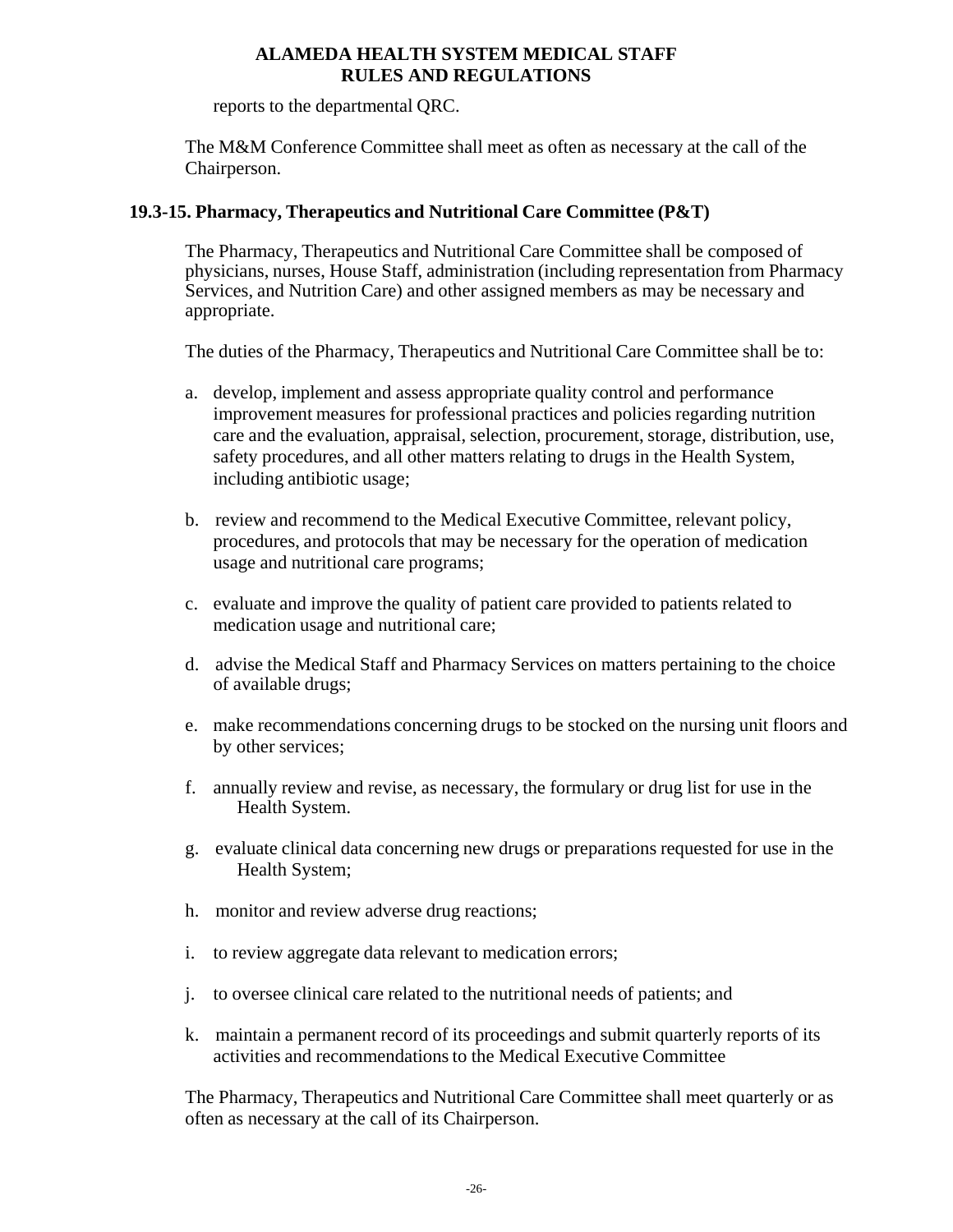#### **19.3-16 Provider Wellness Committee**

The Provider Wellness Committee shall be composed of physicians, residents, nurses, administration and other assigned members as may be necessary and appropriate.

The duties of the Provider Wellness Committee shall be to:

- a. develop and assess wellness activities for the health system through the guiding principle that the professional satisfaction and physical and emotional wellbeing of physicians and other caregivers is inextricably linked to quality, safety and patientcenteredness;
- b. plan activities to pursue and promote good health for our caregivers and create a culture of wellness;
- c. refer systems issues to the Quality and Safety Committee;
- d. develop speaker's series with educational topics that build support for providers;
- e. maintain a permanent record of its proceedings and submit quarterly reports of its activities and recommendations to the Medical Executive Committee.

The Provider Wellness Committee shall meet quarterly or as often as necessary at the call of its Chairperson.

#### **19.3-17 Provider Wellbeing Committee**

The Provider Wellbeing Committee shall be composed of three (3) physician members of the Medical Staff. Members of the Provider Wellbeing Committee shall not serve as active participants on other peer review or performance improvement committees while serving on the Provider Wellbeing Committee.

The committee shall not have disciplinary function with respect to a physician's staff membership or privileges and shall not be responsible for any investigation leading to disciplinary action against staff membership or privileges/practice prerogatives.

The duties of the Provider Wellbeing Committee shall be to:

- a. provide education about physician health, addressing prevention of physical, psychiatric, or emotional illness;
- b. facilitate confidential diagnosis, treatment, and rehabilitation of physicians who suffer from potentially impairing conditions;
- c. aid the physician regaining or retaining optimal professional functioning consistent with protection of patients;
- d. educate the Medical Staff and other organizational staff about illness and impairment recognition issue-specific to physicians;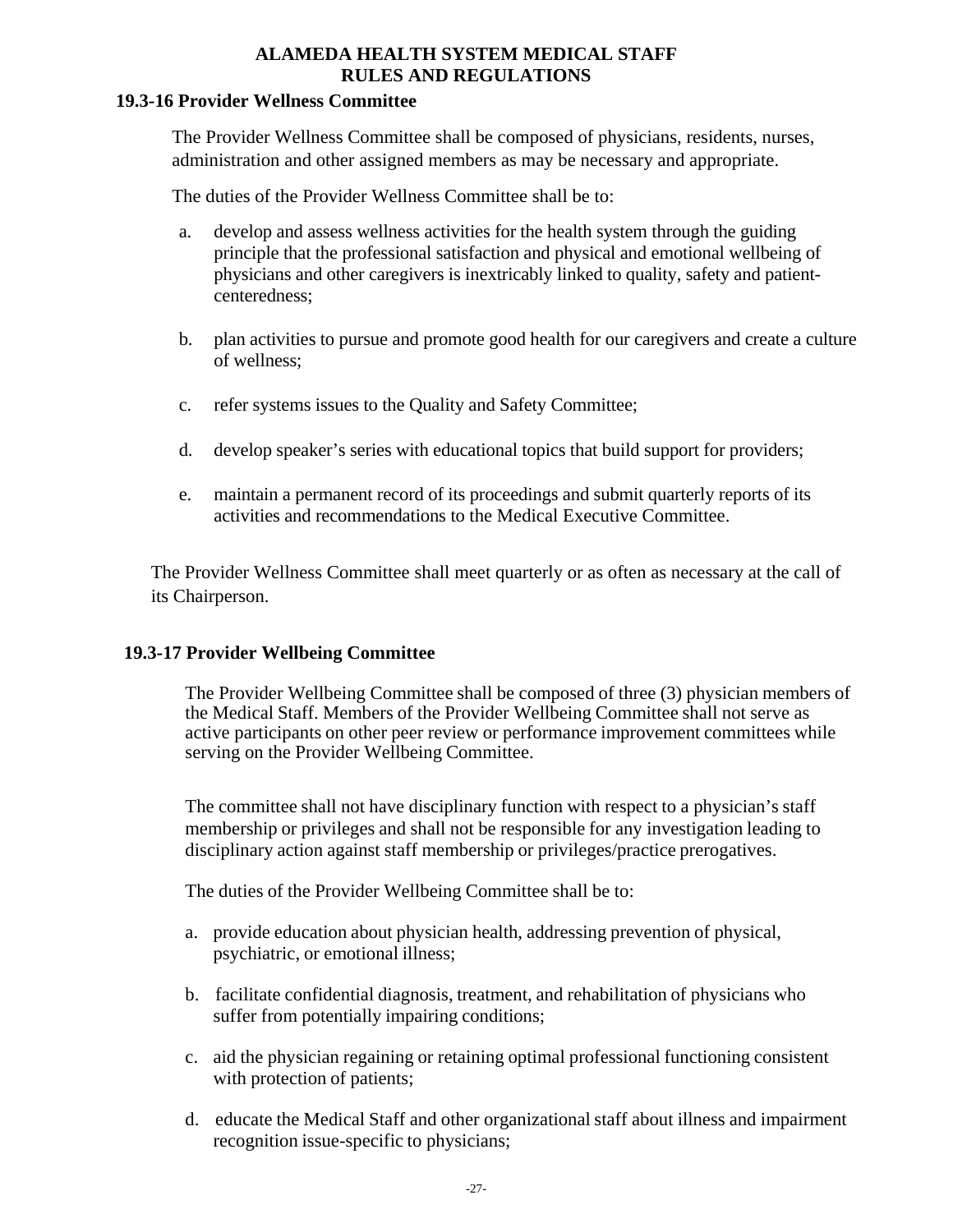- e. allow for self-referral by physicians and referral by other organizational staff;
- f. referral of affected physicians to appropriate professional internal or external resources for diagnosis and treatment of physical, emotional, or drug dependency related conditions;
- g. maintenance of the confidentiality of the physician seeking referral or referred for assistance except as limited by law, ethical obligation, or when the safety of a patient is threatened;
- h. evaluate the credibility of any complaint, allegation, or concern regarding the physical or emotional health of a physician;
- i. monitor impaired physicians during programs of treatment and rehabilitation;
- j. report to the appropriate Medical Staff committee, at any time during diagnosis, treatment, or rehabilitation, if it is determined that the physician may be unable to safely perform the privileges he or she has been granted;
- k. monitor compliance with any mandatory drug treatment programs; and
- l. maintain only such records of its proceedings, as it deems advisable and submit quarterly reports of its activities and recommendations to the Medical Executive Committee.
- m. Initiating appropriate actions when a licensed independent practitioner fails to complete the required rehabilitation program.

The Provider Wellbeing Committee shall meet at least quarterly and as often as necessary at the call of its Chairperson.

## **19.3-18 Quality and Safety Committee**

The Quality and Safety Committee shall be composed of the President of the Medical Staff, the President-Elect and two (2) at large members of the Medical Staff appointed by the President of the Medical Staff. Non-physician members shall include the Chief Medical Officer, Chief Financial Officer, Chief Operations Officer, Chief Nursing Executive, Chief Quality Officer, Ambulatory Quality Services Director, and the Risk Manager. The Committee shall be Co-Chaired by a medical staff member and an administrative member of the committee.

The Quality and Safety Committee has a central role in the initiation, performance and maintenance of the organization's performance improvement program. The fundamental responsibilities and duties of the Quality and Safety Committee shall be to:

- a. set priorities for organizational performance improvement activities that are designed to improve patient care processes and outcomes;
- b. develop performance improvement training programs for the organization's staff;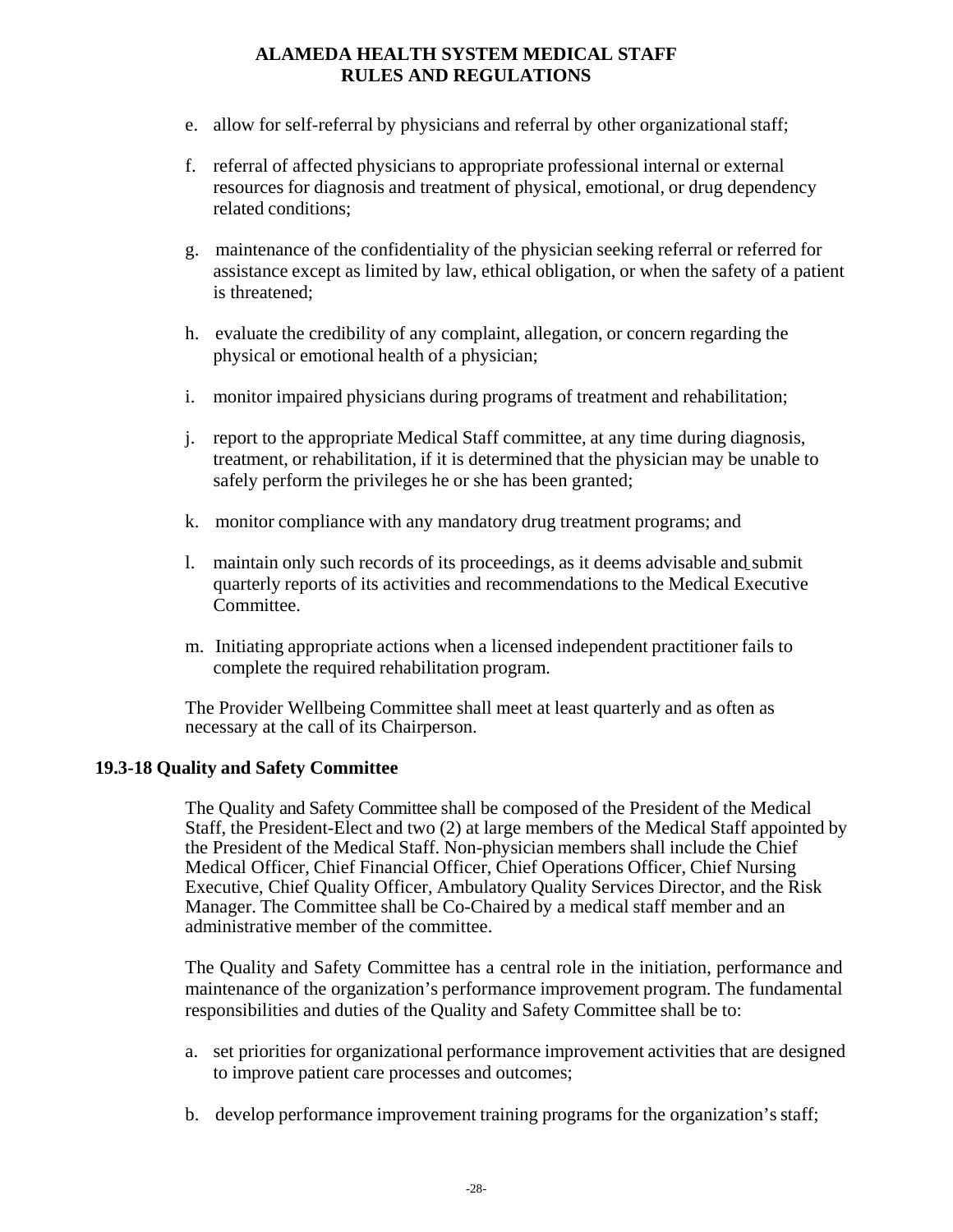- c. foster communication among all departments and services;
- d. prioritize and select specific performance improvement team projects;
- e. receive aggregate reports related to performance improvement activities from Health System support services, Medical Staff clinical function committees and all organizational performance improvement teams;
- f. have direct oversight of the following functions:
	- 1) Improving Organizational Performance
	- 2) Leadership
- g. prepare an annual appraisal of the organization's performance improvement program; and
- h. maintain a permanent record of its proceedings and submit quarterly reports of its activities and recommendations to the Medical Executive Committee.

The Quality and Safety Committee shall meet quarterly or as often as necessary at the call of its Chairperson.

### **19.3-19 Quality Review Committees (QRC)**

Each department of the Medical Staff shall have a Quality Review Committee (QRC). Each department's QRC may meet separately or jointly with the QRCs of other departments at the discretion of the Chair of the Department and as approved by the Medical Executive Committee.

Each departmental QRC shall monitor the quality and appropriateness of clinical services provided by those holding clinical privileges in its department related to the divisions represented by the QRC*.* When requested, the QRC shall also make recommendations to the Credentials and/or Medical Executive Committees related to specific credentialing issues. The Chair of the Department, however, shall have the ultimate duty and responsibility to make recommendations regarding credentialing issues to the Credentials and/or Medical Executive Committees.

The duties and responsibilities of the QRC's shall be to:

- a. evaluate and improve the quality of care provided to Health System patients which may include accurate and timely medical record documentation;
- b. conduct patient care reviews for the purpose of analyzing and evaluating the quality and appropriateness of care and treatment including practitioner specific data for medication usage, medical records, transfusion review and operative and invasive care, provided by practitioners within the divisions of the departments represented by the QRC;
- c. perform peer review and/or other physician specific intensified assessments when indicated or requested by an appropriate Medical Staff committee;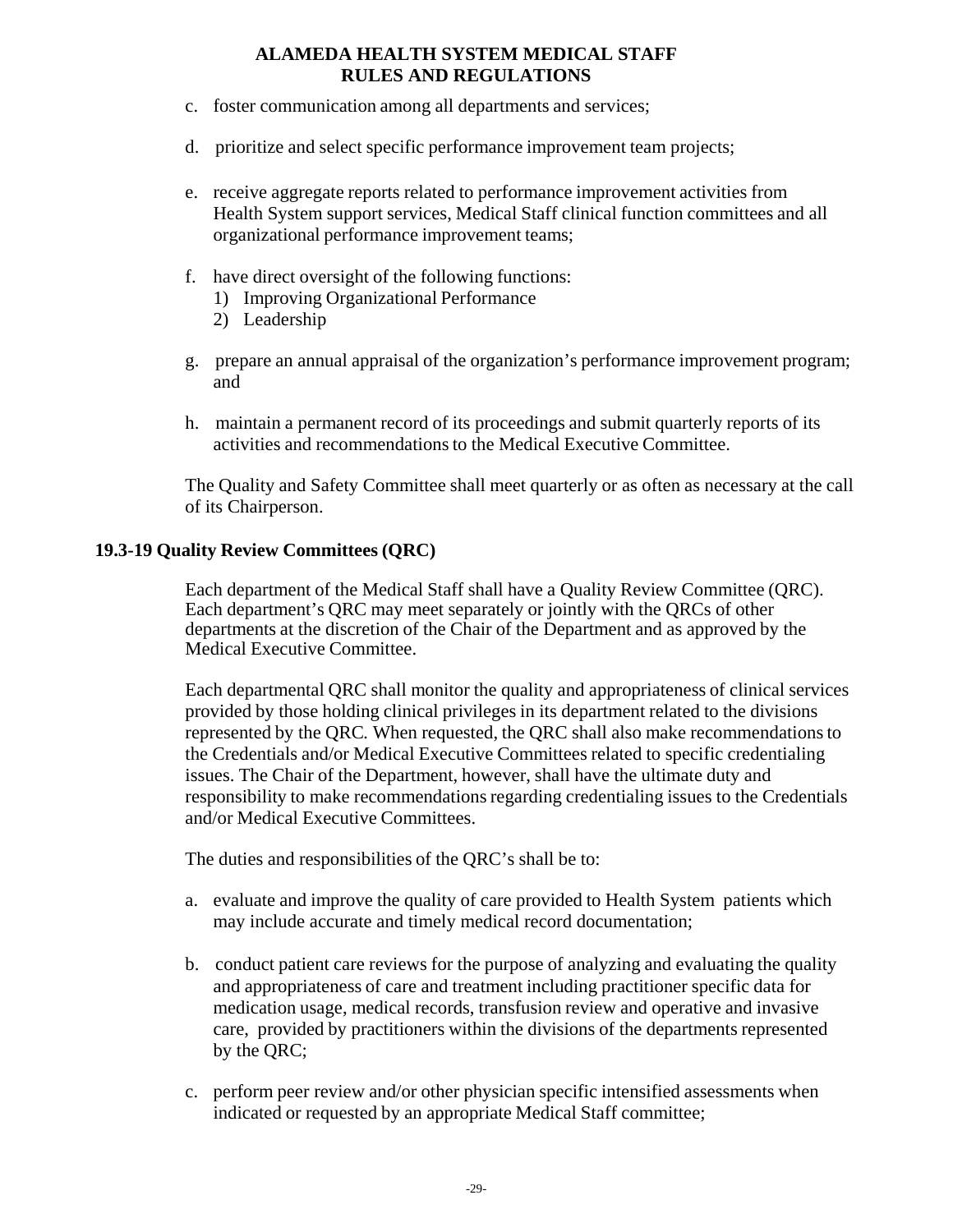- d. identify system problems requiring process improvement activity and make such recommendations to the Quality and Safety Committee;
- e. take appropriate actions when important problems in patient care or opportunities to improve patient care are identified;

f. recommend to the Chairperson of the Department, those Medical Staff policies and procedures as may be necessary to conduct patient care and administrative Medical Staff activities;

g. communicate the significant results of peer review and performance improvement activities to relevant practitioners;

h. implement programs that assess compliance with clinical practice guidelines and other recognized standards of care;

i. assume all duties and responsibilities of the departments related to quality assessment, peer review and performance improvement, which have not been otherwise assigned to the Chair of the Department and as may be described in the Bylaws and/or Rules and Regulations; and

j. maintain a permanent record of its proceedings and submit periodic and quarterly reports of its activities and recommendations to the Medical Executive Committee.

The Quality Review Committees shall meet quarterly or as often as necessary at the call of its chairperson.

## **19.3-20 Stroke Committee**

The Stroke Committee shall be composed of the Stroke Team which includes physicians, nurses, administration, other representation from the Emergency Department and Neurology Division and EMS and other assigned members as may be necessary or appropriate.

The duties of the Stroke Committee shall be to:

- a. develop, implement and assess appropriate quality control and performance improvement measures for the Stroke program;
- b. demonstrate conformity with clinical practice guidelines or evidence-based practice
- c. maintain a permanent record of its proceedings and submit quarterly reports of its activities and recommendations to the Quality and Safety Council.

The Stroke Committee shall meet at least quarterly or as often as necessary at the call of its Chairperson.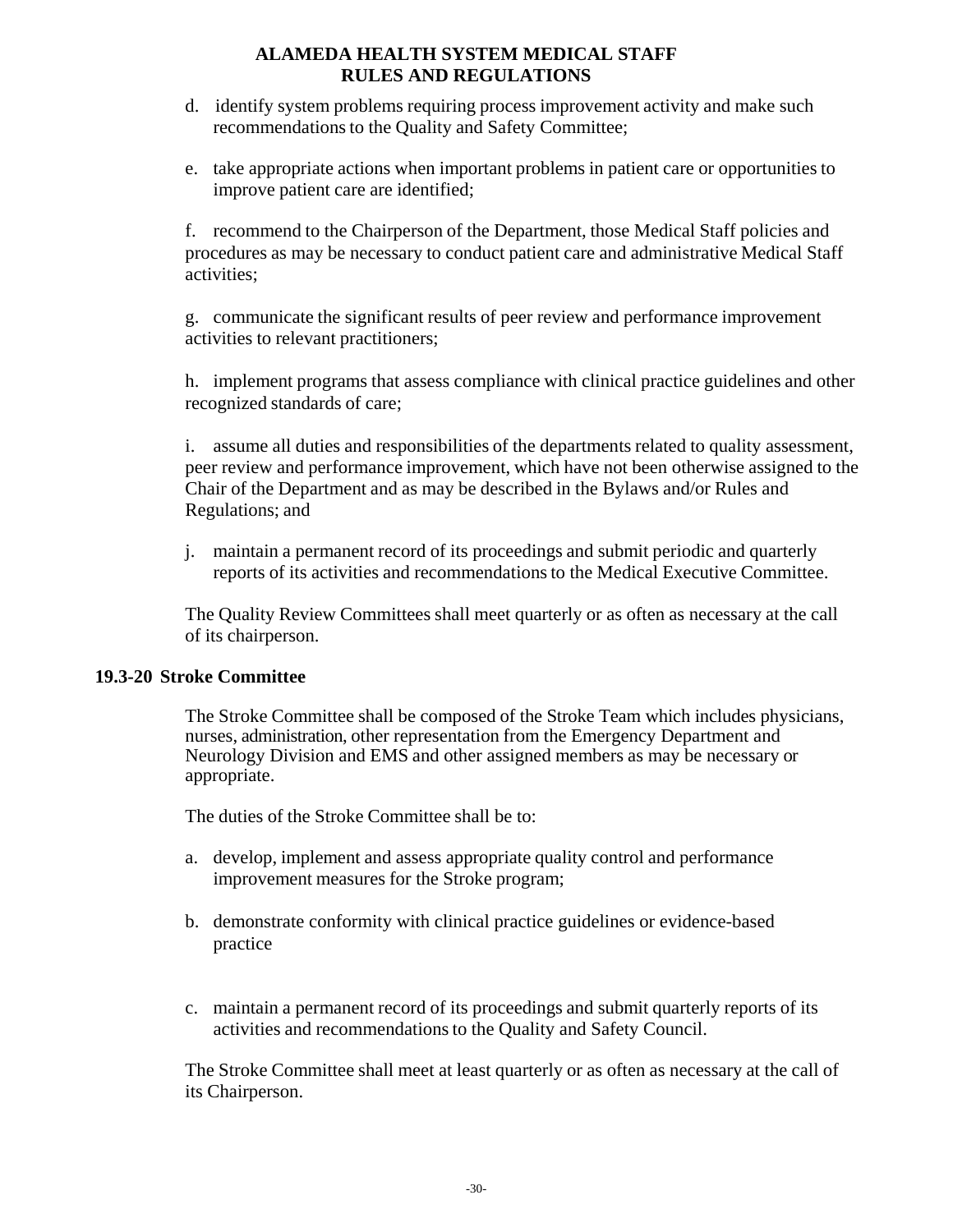## **19.3-21 Tissue Committee**

The tissue committee shall be composed of members of the medical staff from surgery, gastroenterology, obstetrics and gynecology, and pathology.

The duties of the Tissue Committee shall be to:

- a. review of surgical cases in which a specimen (tissue or non-tissue) is removed, as well as from those cases in which no specimen is removed. In the latter case, however, a screening mechanism based upon pre-established criteria may be established.
- b. review all removed tissue when the tissue is found to be normal or not consistent with the clinical diagnosis, and develop and implement measures to correct any problems discovered.
- c. review shall include the indications for surgery and all cases in which there is a major discrepancy between the pre-operative and post-operative (including pathologic) diagnosis.
- d. Following the recommendation of the surgical departments, the medical executive committee may describe a system by which the function of the tissue committee shall be coordinated with departmental surgical case review.
- e. maintain a permanent record of its proceedings and submit quarterly reports of its activities and recommendations to the Quality and Safety Council.

The Tissue Committee shall meet quarterly or as often as necessary at the call of its Chairperson.

## **19.3-22 Transfusion Committee**

The Transfusion Committee shall be composed of physicians including representation from pathology, medicine, surgery, anesthesiology, nursing, administration and other assigned members as may be necessary and appropriate.

The duties of the Transfusion Committee shall be to:

- a. develop, implement and assess appropriate quality control and performance improvement measures for Blood Bank and transfusion review;
- b. monitor standards for transfusion practice, distribution, handling, use and administration to promote appropriate use of blood and blood products;
- c. monitor and evaluate the appropriateness of transfusions for blood and blood products, transfusion reactions and physician ordering practices; and
- d. maintain a permanent record of its proceedings and submit quarterly reports of its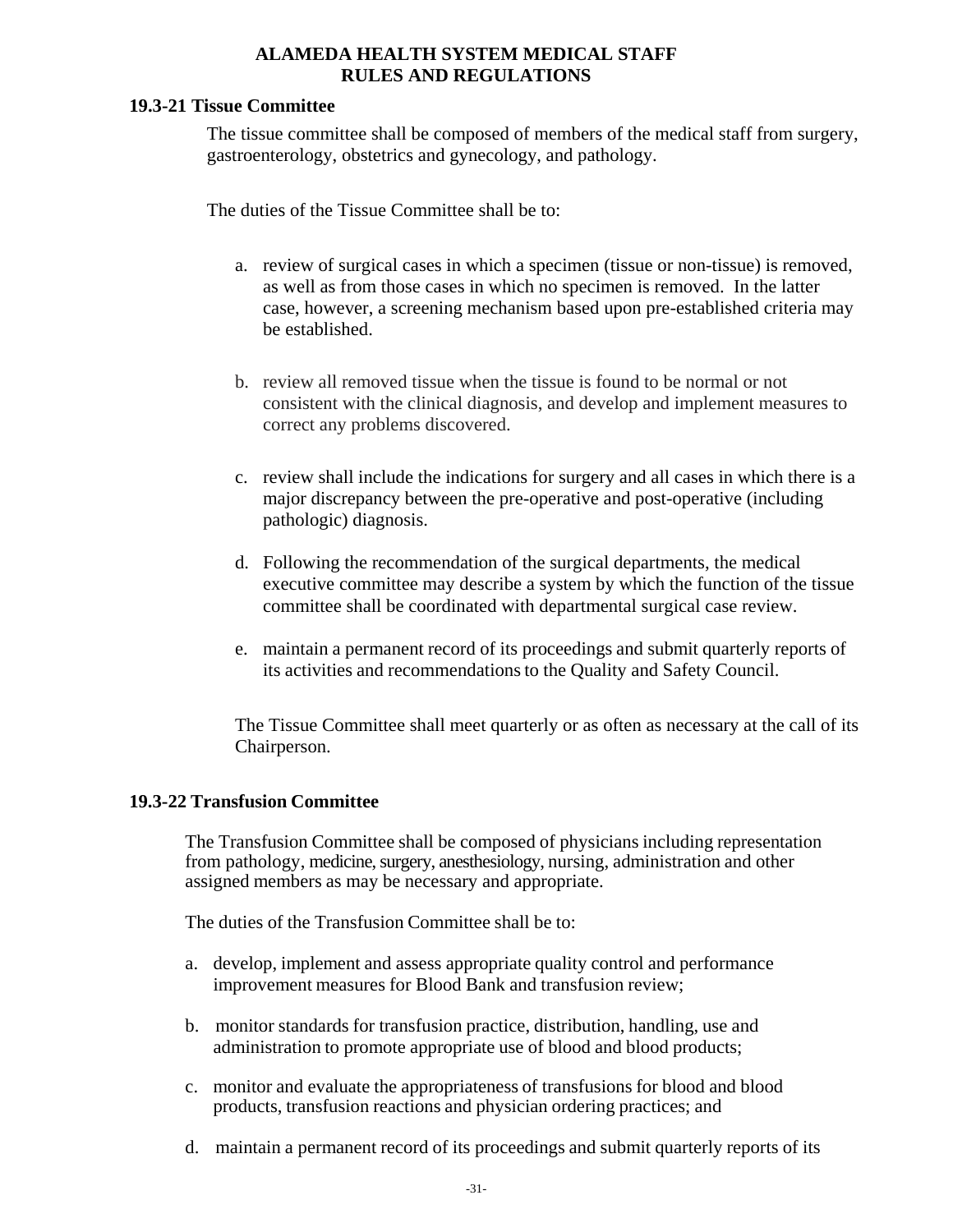activities and recommendations to the Medical Executive Committee.

The Transfusion Review Committee shall meet quarterly or as often as necessary at the call of its Chairperson.

#### **19.3-23 Tumor Board**

The Tumor Board shall be composed of physicians, nurses, administration and other assigned members as may be necessary and appropriate to fulfill the requirements for cancer designation by the American College of Surgeons and the Cancer Commission of the California Medical Association.

The duties of the Tumor Board shall be to:

- a. conduct multidisciplinary, patient-oriented treatment planning cancer conferences to improve the care of patients with cancer. Conferences shall focus on:
	- 1) pretreatment evaluation
	- 2) staging
	- 3) treatment strategy
	- 4) rehabilitation
	- 5) problem cases
- b. provide relevant educational programs related to cancer care to the Medical Staff.

The Tumor Board shall meet as often as required according to the Standards on the Commission of Cancer but at least biannually.

#### **19.3-24 Utilization Review Committee**

The Utilization Review Committee shall be composed of physicians, nurses and administration including representation from the Utilization Review Department, Medical Social Services and other assigned members as may be necessary and appropriate.

The duties of the Utilization Review Committee shall be to:

- a. develop, implement and assess appropriate quality control and performance improvement measures for the Utilization Review Program;
- b. to maintain utilization review and quality control measurements and to conduct utilization review studies designed to evaluate the appropriateness of admissions to the hospital, lengths of stay, discharge practices, use of medical and hospital services and related factors that may contribute to the effective and efficient utilization of resources and services;
- c. to obtain, review and evaluate information and data generated by the hospital's case management service;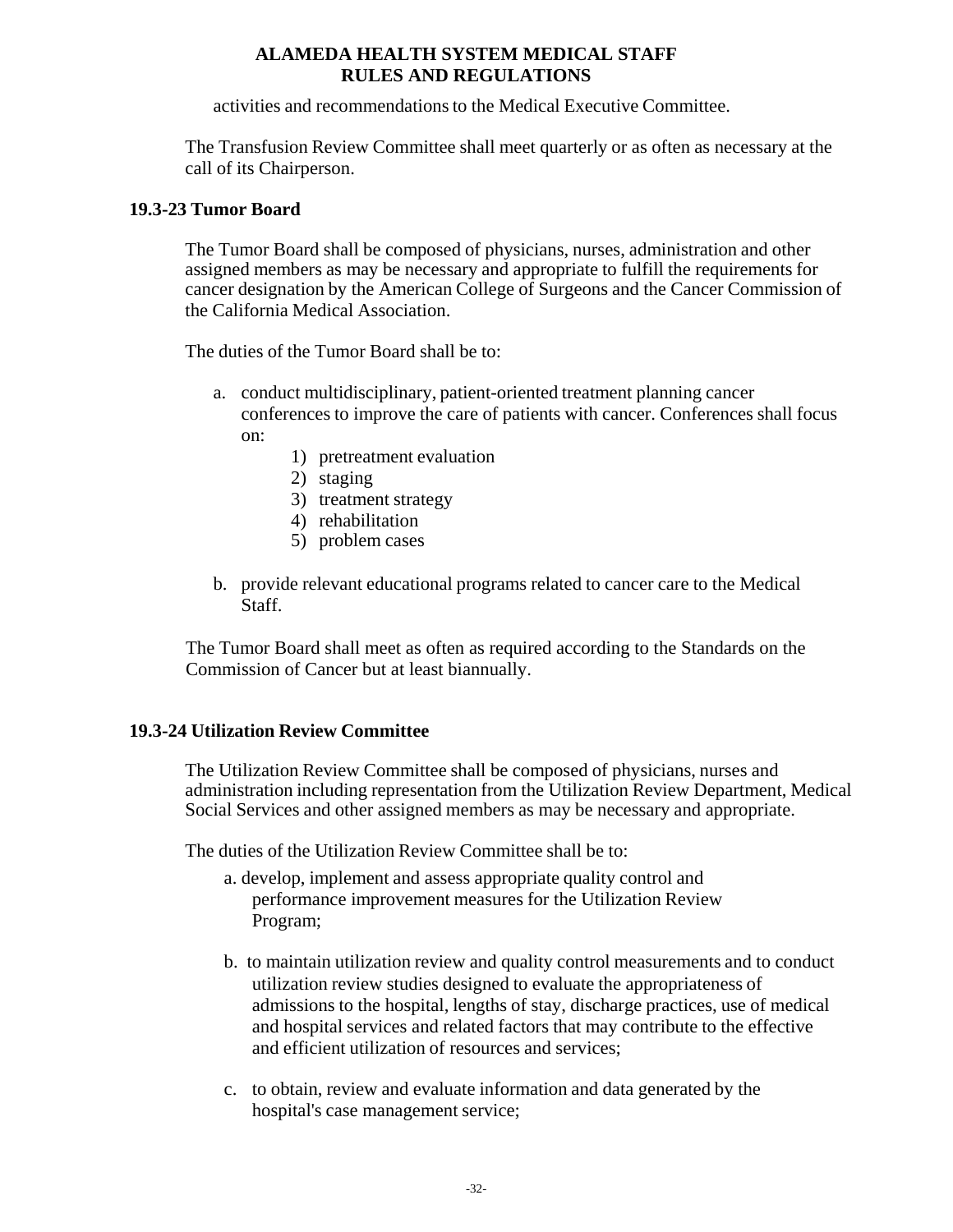- d. act on recommendations related to utilization review received from the President of the Medical Staff, the Medical Executive Committee, the Departments and other committees;
- e. maintain a permanent record of its proceedings and submit quarterly reports of its activities and recommendations to the Medical Executive Committee.

The Utilization Review Committee shall meet quarterly or as often as necessary at the call of its Chairperson.

## **19.3-25 San Leandro Leadership Committee**

The San Leandro Leadership Committee shall be composed of physicians on the Active medical staff. The initial Chair and Vice Chair of this committee shall be the San Leandro Chief of Staff can Vice Chief of Staff immediately prior to the merger of its license with AHS, with the Chair to designate seven (7) additional members. The initial Chair, Vice Chair and members shall serve for the balance of what would have been the remainder of the former Chief of Staff's term of office. Thereafter, the Chief of Staff shall designate the Chair, Vice Chair and committee members, provided the membership will include at least seven (7) physicians who are Site Directors from the Medical Staff Departments.

The duties of the San Leandro Leadership Committee shall be to:

- a. Provide a mechanism to assure the Medical Staff is informed of the needs and concerns at the San Leandro facility, patients and Medical Staff members, including but not limited to San Leandro facility-specific quality and safety initiatives, patient satisfaction issues, infection control issues, drug and formulary issues, and other quality measures.
- b. Recommend policies and procedures, protocols, and standing orders specific to the San Leandro facility to address local concerns and needs.
- c. Make recommendations to help assure the San Leandro facility's unique circumstances and significant differences in patient populations and services are addressed.
- d. Appoint a member of this committee to serve as the ex-officio non-voting member of the MEC, which is in addition to the four (4) voting positions on the MEC that are held by the committee chair, committee vice chair and two at-large positions from the San Leandro facility.
- e. Maintain a permanent record of its proceedings and submit quarterly reports of its activities and recommendations to the Medical Executive Committee.

The San Leandro Leadership Committee shall meet at least quarterly and as often as necessary at the call of the Chair.

## **ARTICLE 20 DISTRIBUTION OF THE RULES AND REGULATIONS**

**20.1** Each Medical Staff member and APP shall be given a copy of these Medical Staff Rules and